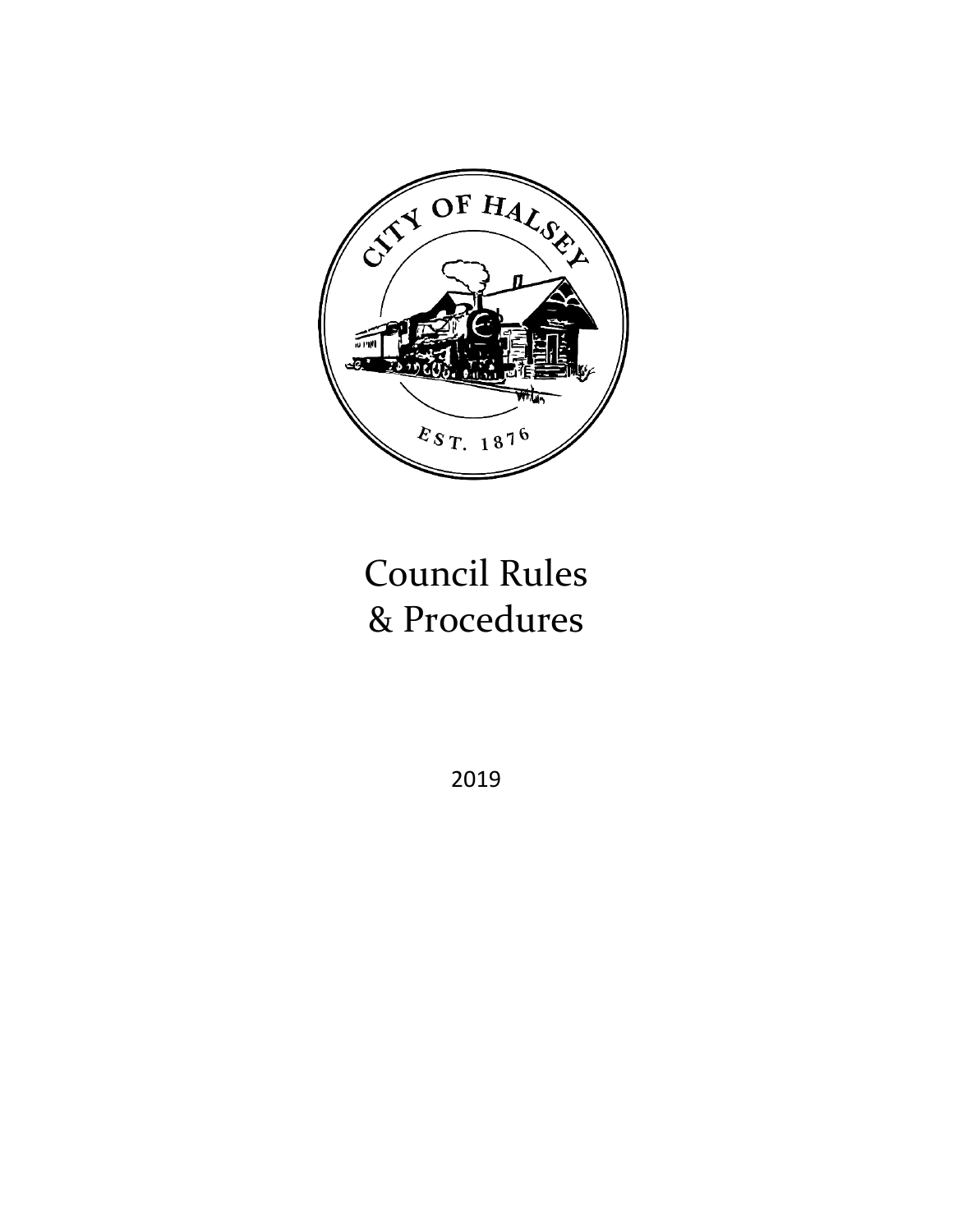# **Table of Contents**

| Chapter 5 - Motions, Debate, Public Comment, Voting  Page 19 |  |
|--------------------------------------------------------------|--|
|                                                              |  |
|                                                              |  |
|                                                              |  |
|                                                              |  |
|                                                              |  |
|                                                              |  |
|                                                              |  |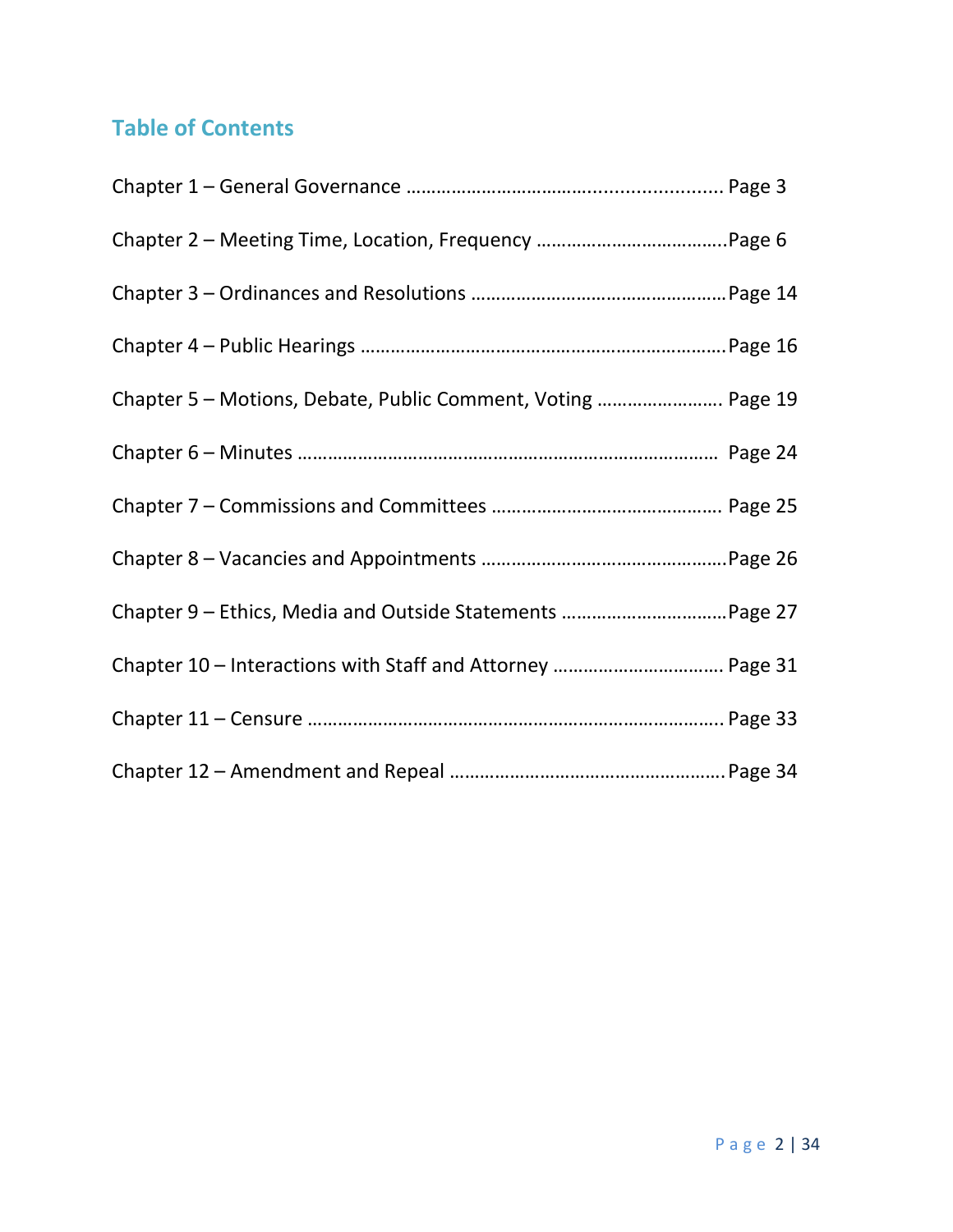# **Chapter 1 – General Governance**

# AUTHORITY

As authorized by the 1996 Halsey Charter, the City of Halsey Council establishes the following rules for the conduct of its meetings, proceedings and business. These rules shall be in effect from Council adoption until such time as they are amended, added to, deleted or replaced in the manner provided by these rules.

These rules apply equally to the Mayor and Councilors. Within this Council Rules document "members of Council" or "Council members" shall be used to describe the elected officials of the City of Halsey, including the Mayor and the City Councilors.

The Council rules are not intended to replace or supersede any applicable federal or state laws or regulations, City ordinances or policies, or provisions of the City Charter.

These rules shall be presented to all City Council members during the first regular Council meeting in January of odd-number years following general elections. Council will review them and decide if they want to update the ordinance.

Within 30 days of taking office, or within 30 days of a new Council Rules ordinance adoption, each appointed or elected Councilor shall sign that they have reviewed and received a copy of these rules.

# MAYOR & COUNCIL

The Council is the policy making body of the City of Halsey. The Council speaks on adopted policy with one voice. Council decisions may not be unanimous, but once voted upon, define the policy position of the Council, even if individual Council member's opinions may differ.

Unless delegated authority, Councilors have no authority when acting as individuals. Authority to make decisions and/or create policy for the City resides solely with the majority vote of the Council.

# Presiding Officer

The Mayor shall preside at all regular and special meetings, work sessions, and executive sessions of the City Council. The Mayor is entitled to vote in case of a tie vote of the Council.

The Council President shall preside in the absence of the Mayor. When serving as the Presiding Officer, the Council President shall not be deprived of any of the rights and privileges of a Councilor.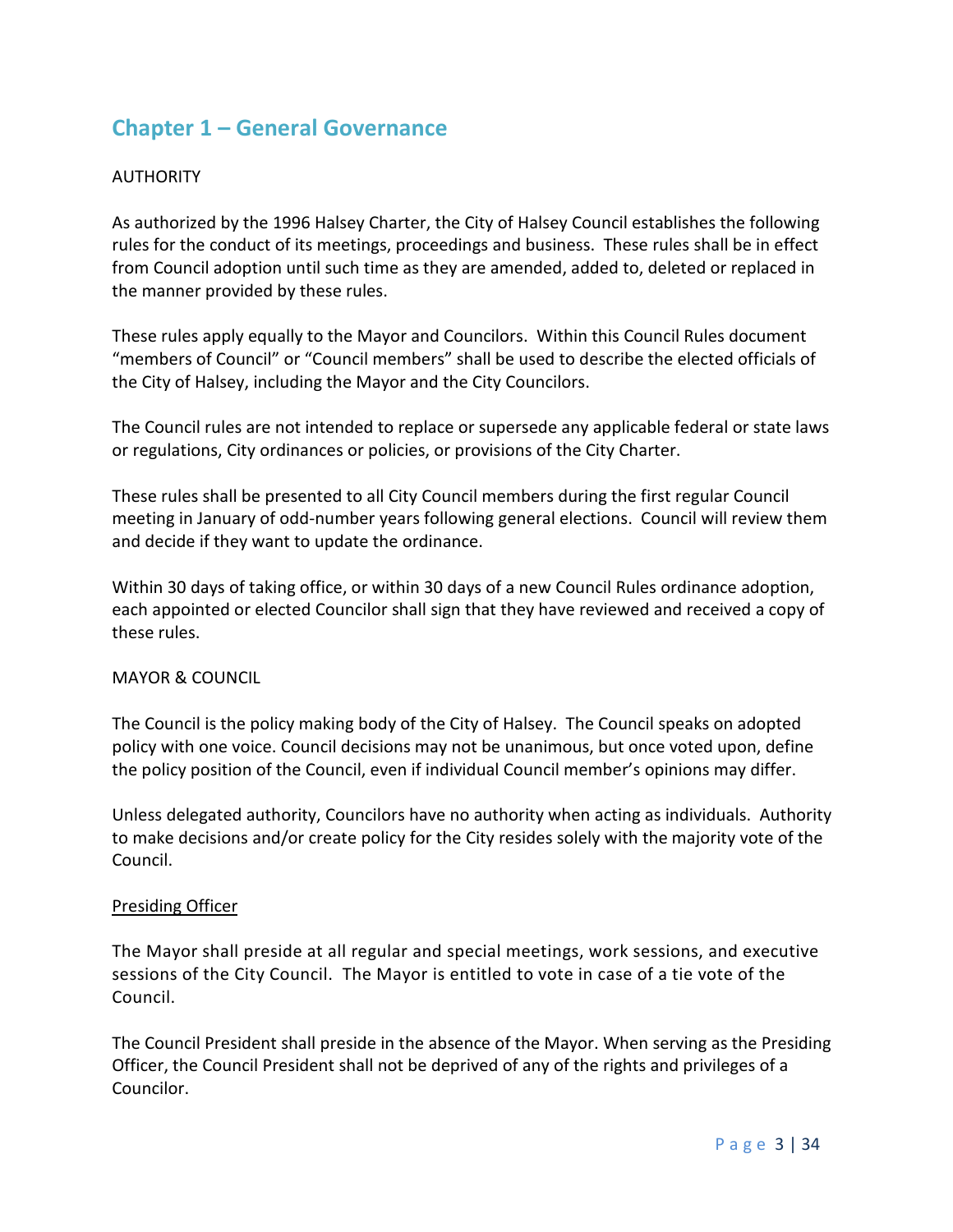In case of the absence of the Mayor and the Council President, the City Administrator shall call the meeting to order and the Council shall elect a chairperson for the meeting by majority vote. Council Duties & Responsibilities

The role of the Council, on behalf of the Citizens of Halsey, is to assure that the City accomplishes what it should and avoids unacceptable activities and conditions. Accordingly, the Council will:

- a) Engage in contact with citizens of Halsey to represent their needs and the diversity of their opinions
- b) Emphasize strategic over short-term planning, policy over single events,
- c) Prioritize the needs of the community as a whole over individual interests or preferences
- d) Gather all needed information prior to making decisions
- e) Adopt rules for the government of its members and proceedings.
- f) Serve as the Contract Review Board
- g) Serve as the Library Board
- h) Serve as the Appeal Board for decisions made by the Planning Commission and for certain ordinance violations
- i) Comply with federal and state law as well as the ordinances of the City of Halsey

# RELATIONS WITH CITIZENS

- a) Council members should welcome public conversation and interaction with citizens, should listen to their ideas and feedback and gather information to help them best represent the needs and priorities of Halsey residents.
- b) Council members should not ask citizens to appear at a Council meeting to state a complaint or question that has not been previously presented to staff. As a first step, Council members should refer the citizen with questions, complaints or suggestions to the City Administrator or the appropriate department. Council members may further explain that if the citizen is not satisfied with the results, they may present their issue during the public input portion of the next Council meeting. Council members should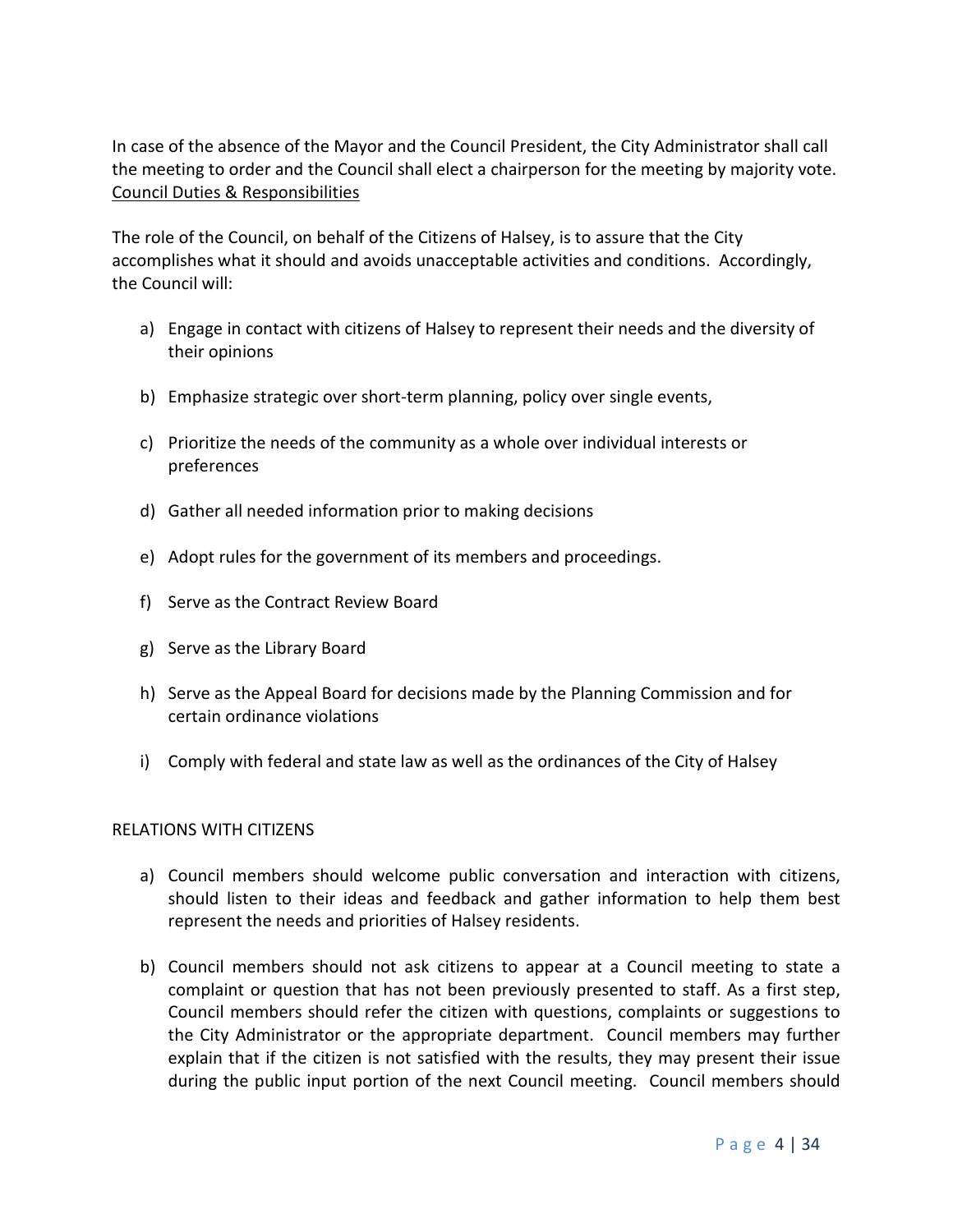always inform the City Administrator upon receipt of a citizen inquiry or complaint for which some type of follow up is necessary.

- c) Council members should be welcoming to citizens and other non-staff speakers at public meetings. Council members should ask for clarification where necessary and avoid debate and argument with any member of the public.
- d) In unofficial and non-public meetings or encounters with constituents and other members of the public, Council members should never expressly or impliedly promise Council or staff action of any kind or make any admissions of fault or responsibility on behalf of the City.
- e) All outside communications that represent a Councilmember's individual interests and opinions in opposition to the Council position must clearly indicate that the communication is not representative of the Council position and is the Councilmember's personal position.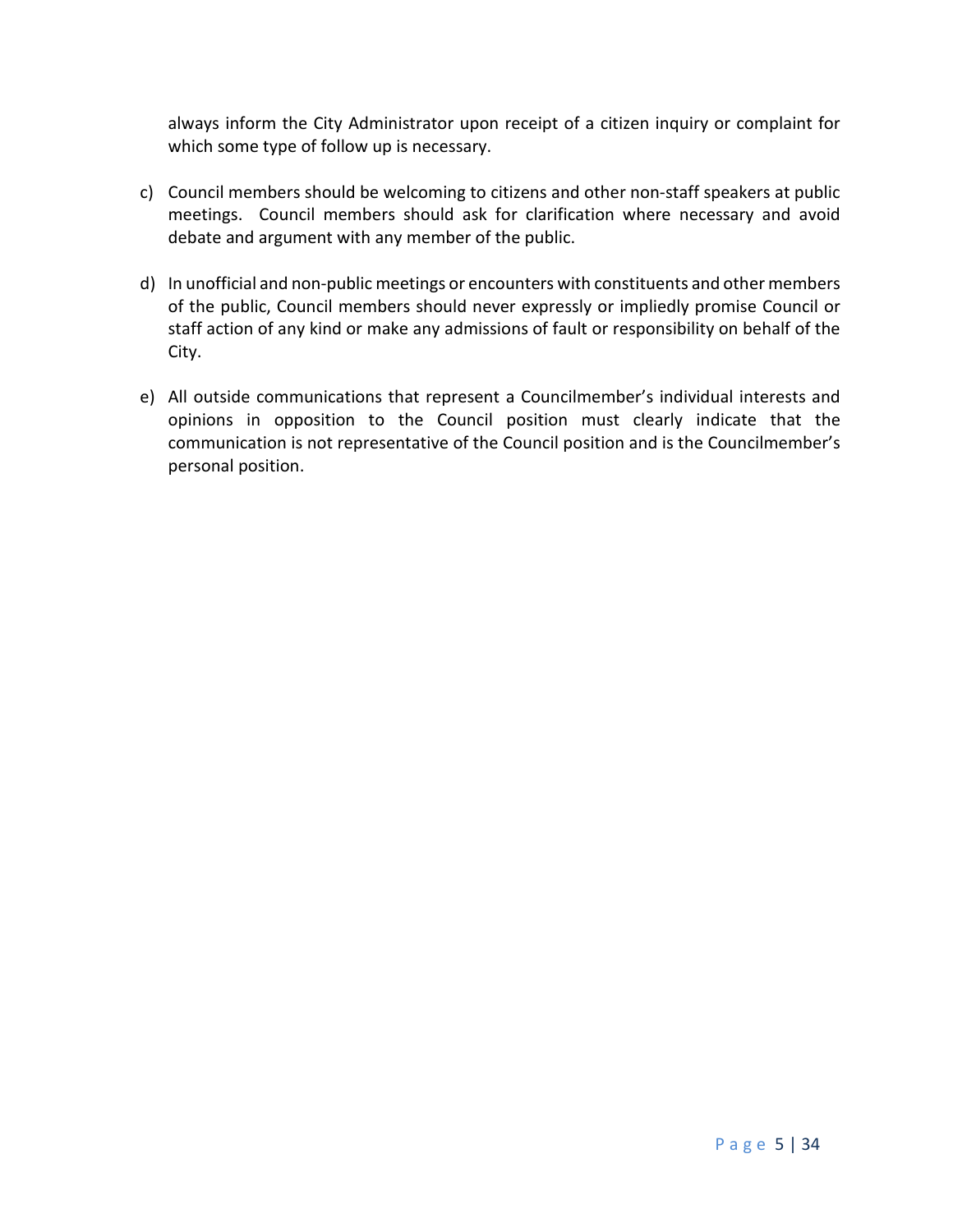# **Chapter 2 – Meeting Time, Location & Frequency**

# OPEN MEETINGS

All meetings will be held in accordance with the Oregon public meeting requirements of Oregon law (ORS 192.610 to 192.690) which is herein incorporated by reference into these rules. To the extent that any local procedure conflicts with the Public Meetings Law, the latter shall prevail. No final action of the Council shall have legal effect unless the motion and the vote by which it is disposed of take place at a proceeding that is open to the public.

# QUORUM

A majority of the elected officers shall constitute a quorum for Council business. The mayor is an elected officer and may be counted toward quorum. If a Quorum is not present at a duly called meeting of the Council, those present may adjourn the meeting to a later date and time.

Chapter 4, Section 4.3 of the City Charter provides that if less than a quorum is present for a meeting, a smaller number may meet and compel the attendance of absent members in a manner provided by the rules of the council. In that case, a majority of the members present may direct an officer of the Linn County Sheriff's Office to undertake a search for the absent members and bring them to the council meeting. Council members consent to be brought by an officer of the Linn County Sheriff's Office under the direction of the Sheriff when acting under the authority of this rule.

# RULES OF ORDER

Proceedings of the Council shall be conducted according to the provisions of the City's Charter, these rules, and, when not so governed, in accordance with the parliamentary procedure contained in *Robert's Rules of Order*. However, strict adherence to the requirements Robert's Rules of Order is not required. No action of the Council shall be in violation of this section or deemed invalid for the reason that the action was not in conformance with *Robert's Rules of Order*. Any Councilor may move a question, second a motion, debate and vote.

# SPECIAL ACCOMMODATIONS

All Council meeting agendas shall contain proper notice of the City's intent to conduct the meeting in accordance with the Americans with Disabilities Act and that persons needing accommodations may contact the City Administrator's office at least 48 hours prior to the meeting time to request necessary accommodations. Such notice shall provide the telephone number at which the City Administrator may be contacted.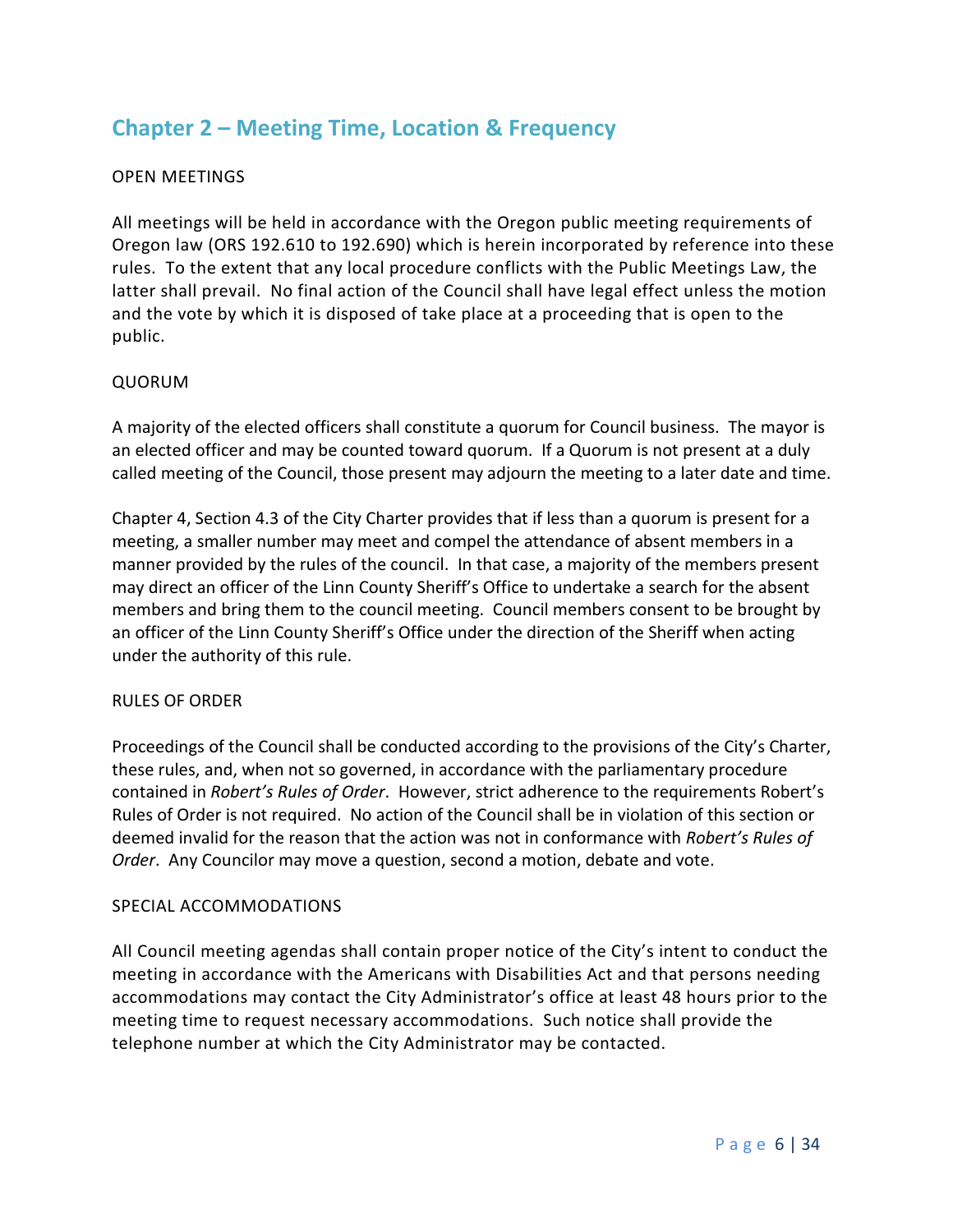# ATTENDANCE

It is the duty of each member of the City Council to strive to attend all meetings of the Council. Councilors will inform the Mayor and the City Administrator if they are unable to attend any meeting. The Mayor will inform the Council President and the City Administrator regarding any absence by the Mayor.

Section 7.1.2 of the Charter allows the Council to declare a vacancy if a member of Council is absent from the city for 30 days without the knowledge of Council, or from all meetings of the Council within a 60-day period.

#### CANCELLATION OF A MEETING

Upon a majority vote of the members of the City Council present, or if a quorum cannot be assembled, a meeting may be cancelled when deemed appropriate. Notice of cancellation shall be posted on the bulletin board at City hall, distributed to members of the media, and posted on the City website. The Charter requires one regular meeting be held each month, so a new meeting may need to be scheduled and posted to meet this requirement.

# RESCHEDULE MEETINGS FOR HOLIDAYS

When the day for any regular scheduled meeting falls on a legal holiday, the meeting for that month shall be rescheduled to a new date and time in which a quorum is available. A new agenda will be posted, and all public meeting noticing requirements will be met.

# LOCATION

Council meetings shall be held at city hall.

- a) In the event city hall is not available for a meeting, the council shall meet at a venue open and accessible to the public, and which is located within the jurisdictional limits of the city.
- b) Training sessions may be held outside of the city's jurisdictional limits, provided no deliberations toward a decision are made.
- c) Interjurisdictional meetings may be held outside of the city's jurisdictional limits but should be held as close as practical to the city, and such meetings shall be located within the jurisdictional boundaries of the other government entity.
- d) No council meeting shall be held at any place where discrimination based on an individuals' race, religion, color, sex, national origin, ethnicity, marital status, familial status, age, sexual orientation, source of income or disability is practiced.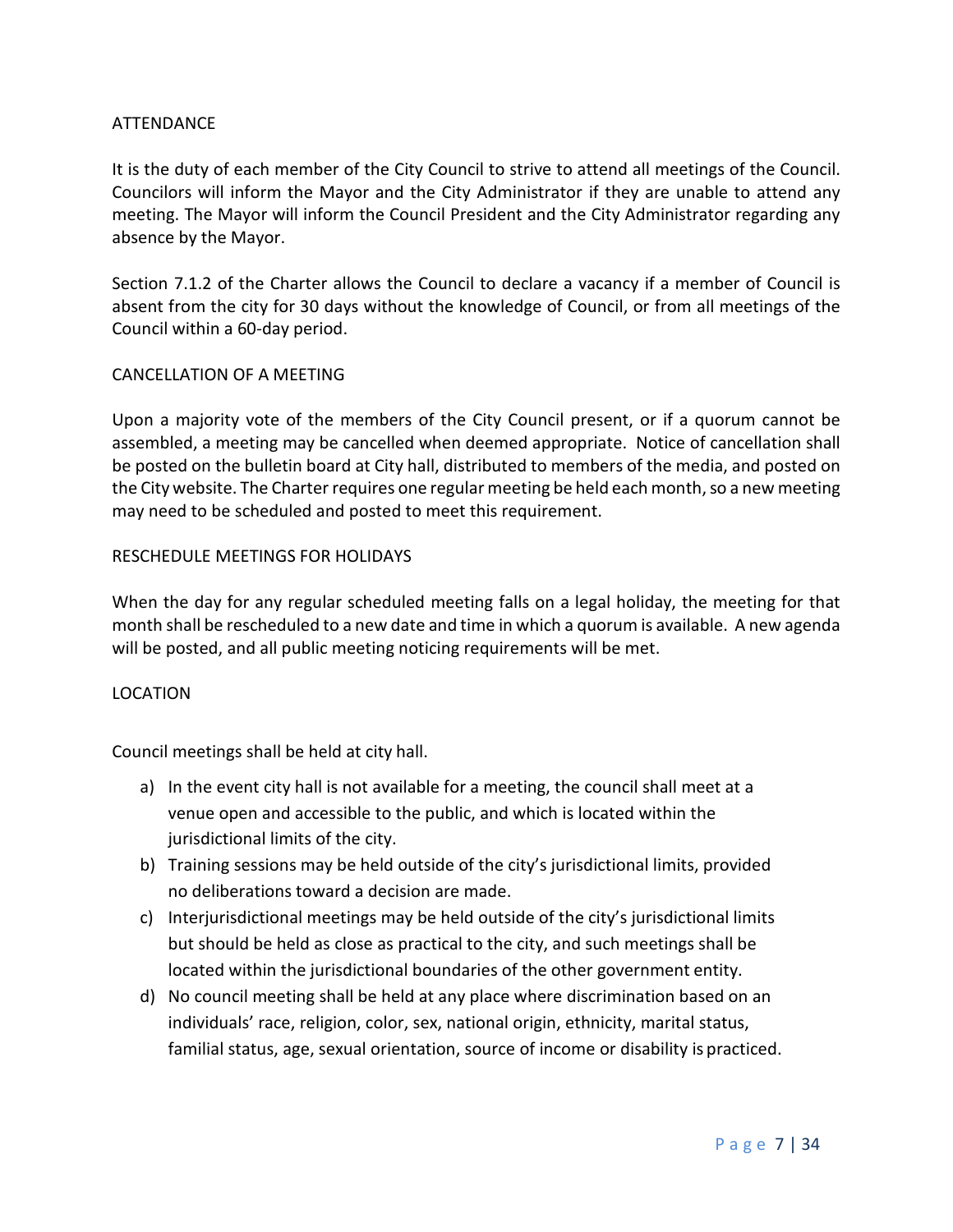# **NOTICE**

The City recorder shall provide notice of all meetingsin accordance with Oregon's public meeting law.

# MEETING STAFFING

The City Administrator shall attend all Council meetings unless excused. The City Administrator may make recommendations to the Council and shall have the right to participate in all Council discussions but has no authority to vote on any decision. The City Administrator may delegate another member of staff to record the minutes and assist with clerical tasks during and after the meeting. Other staff members or the City Attorney may be requested to attend the meeting by the Mayor or the City Administrator, as the budget permits.

#### PUBLIC RECORDS

The disposition of public records created or received by Councilors shall be in accordance with Oregon Public Records Law. Written information incidental to the official duties of a member of the City Council, including electronic mail messages, notes, memos and calendars (e.g., Outlook calendars and "Day timers") are public records and are subject to disclosure under the Public Records Law. Councilors are responsible for retaining these records themselves or for submitting them to the City to be retained.

Council members are issued emails with a city domain. Councilors must use city emails when conducting city business, as this is maintained and archived by the city.

# COUNCIL DECORUM

In general, Council members shall conduct themselves so as to bring credit upon the government of the City by respecting the rule of law, ensuring non-discriminatory delivery of public services, keeping informed concerning the matters coming before the Council and abiding by all decisions of the Council, whether or not the member voted on the prevailing side. Councilors, when addressing staff or members of the public, shall not engage in personal attacks, shall not denounce the motives of any speaker, and shall at all times, while in session or otherwise, conduct themselves in a manner appropriate to the dignity of their office.

The following rules should be followed in order to maintain order and decorum during Council discussions:

a. Council members should come to meetings prepared. Read the packet materials, gather necessary information, have questions answered, and research issues before each meeting.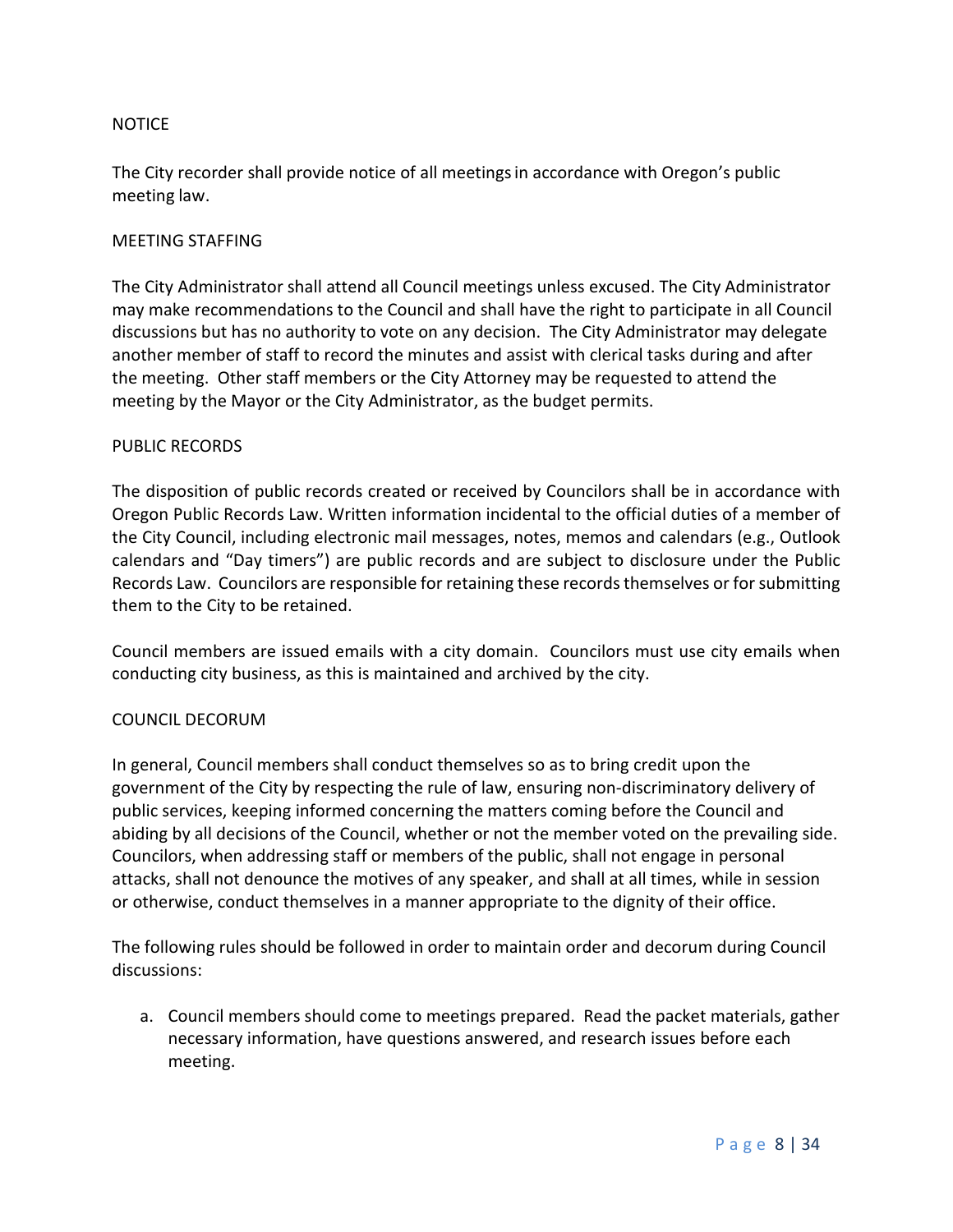- b. Council members will limit their comments to the subject matter, item or motion being currently considered by the full Council
- c. Council members should speak only for themselves, and not for other Council members.
- d. Council members should try not to personalize issues and discussions should stay issue oriented and focused on the needs and impacts on the community as a whole.
- e. Council members should be open, direct, and candid in the Council forum.
- f. Council members should give all members of the Council an opportunity to express their views on issues before Council.
- g. Council members should be brief and succinct in stating their views.
- h. Council members should avoid repetition.
- i. Council members should have all issues clarified by staff before proceeding with evaluation or engaging in debate.
- j. If a Council member wishes to discuss a major policy or philosophical issue, it should be scheduled on a future agenda and not raised as an addendum to a current agenda item.

# TYPES OF MEETINGS

# Regular Meetings

Regular meetings of the Council shall be held at 7:00 p.m. on the second Tuesday of each month, except that the Council shall meet on the second Monday in January following any general election as required by Section 4.2 of the Charter. Regular meetings may not extend longer than 2 hours, unless a motion is approved to extend the session.

# Special Meetings

The Mayor, or in the Mayor's absence the President of the Council, may, or at the request of two or more members of the Council, call a special meeting for the Council in accordance with state law. Special meetings are to be utilized only when absolutely necessary.

a) Written notice of a special meeting shall be given to the Council, media and public, with as much advance (up to 10 days) notice as possible, and no less than 24 hours in advance of the meeting. The notice shall be served on each member personally or electronically, or if the Councilor is not found, left at his or her place of residence. All notice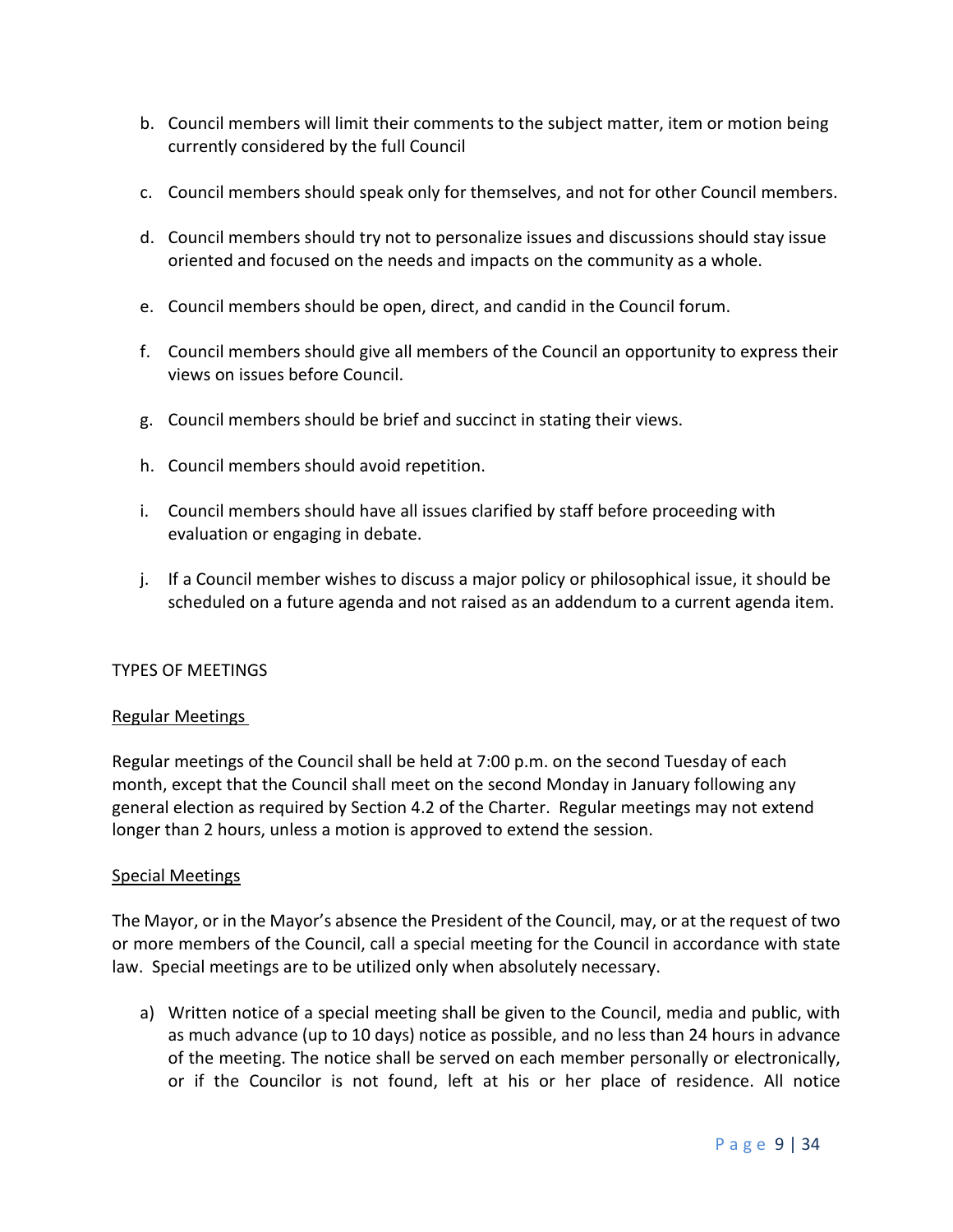requirements of ORS 192.640 shall be satisfied before any special meeting can be conducted.

b) Special meetings of the Council may also be held at any time by common consent of all members of the Council subject to notice requirements being met. Councilors shall keep the City Administrator informed of their current contact information.

# Emergency Meetings

Emergency meetings of the Council are Special Meetings that can be called with less than 24 hours advance notice. The meeting will be topic specific and the minutes will state the nature of the emergency justifying less than 24 hours' notice. An attempt must be made to notify interested persons and the media of the need for the emergency meeting.

# Work Sessions

Work sessions of the City Council shall be held in accordance with the Oregon Public Meetings Law. [ORS 192.630] Work Sessions are scheduled as needed for the  $4<sup>th</sup>$  Tuesday of the month or at other dates and times with the consent of the Council. Work Sessions may be held for Council goal setting, information gathering, training or planning for programs or projects. Work sessions are intended to allow for preliminary discussions and information gathering, and the Council is not permitted to take formal or final action on any matter in a work session.

# Executive Sessions

Executive sessions shall be held in accordance with the Oregon Public Meetings Law. Matters discussed in executive session shall be exempt from public disclosure pursuant to state statutes. No formal or final action may be taken during an executive session, but an opinion or consensus of the Council may be gathered. To make a final decision, the Presiding Officer shall call the meeting into open session or place the decision on the agenda of a future open session.

All executive sessions shall be audio recorded as provided for in ORS 192.650(2) unless the Council determines that written minutes should be taken. Material discussed during an Executive Session should be kept confidential and not disclosed, as provided in ORS 192.610 and 192.660. Executive sessions may only be called for topics allowed by state statute. Council must confine all discussion to the subject of the Executive Session.

At the commencement of each executive session, the Presiding Officer must state on the record the purpose of the executive session and that executive session information is confidential and may not be reported.

- a) Only members of the council, City Administrator and persons specifically invited by the City Administrator or the council shall be allowed to attend executive sessions.
- b) Representatives of recognized news media may attend executive sessions, other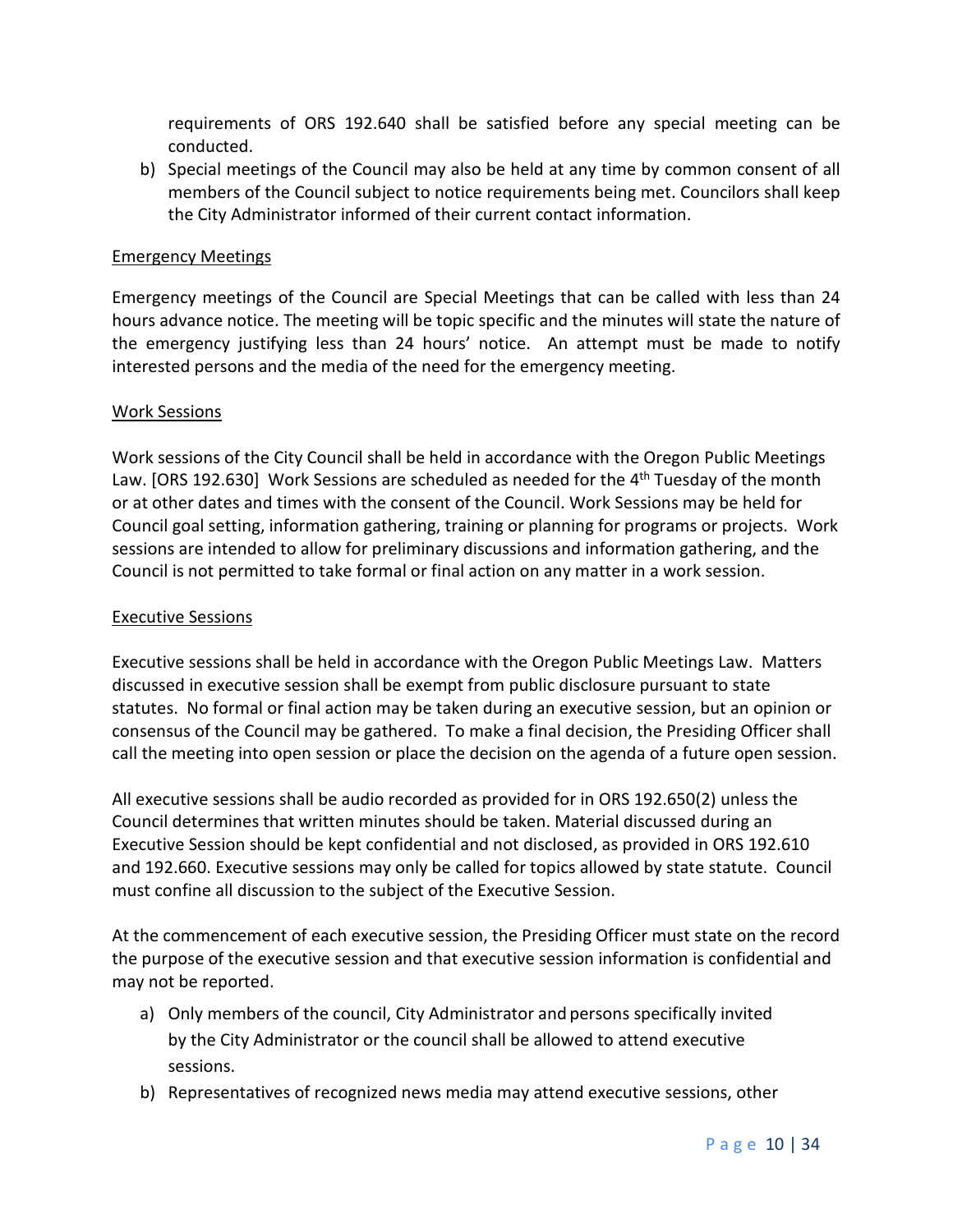than those sessions during which the council conducts deliberations with persons designated to carry on labor negotiations, or where the matter involves litigation and the news media is a party to the litigation.

c) No elected official who declares an actual conflict of interest on a topic to be discussed in executive session shall remain in the room during such executive session discussion.

Council members will keep all written materials and verbal information provided to them in executive session or on matters of confidentiality under law in complete confidence to insure that the City's position is not compromised. No mention of the information read or heard should be made to anyone other than other Council members, the City Administrator or the City Attorney, except that a Councilor may describe generally the purpose for which an executive session was held.

# Public Hearings in General

A public hearing shall be held on each matter required by state law or City policy. Written and oral public testimony shall be heard prior to Council action. Council members should not make judgments or decisions about matters presented at a public hearing until all relevant written material has been reviewed, and all staff, citizen, and Council comments, opinions and recommendations have been considered. Public hearings may be legislative or quasi-judicial.

- a. Legislative hearings (all non-quasi-judicial hearings) may be conducted on matters concerning general community issues, such as certain Code amendments, grant applications, rate increases or comprehensive/master plans. Any interested member of the public may present testimony during the hearing. Notice of legislative hearings shall be given as required by law. Written testimony received by staff prior to the hearing will be presented to the Council in the hearing.
- b. Quasi-judicial hearings shall be conducted when required by law. Such hearings include certain land use decisions and appeals authorized by the Municipal Code. Notice of quasi-judicial hearings shall be given as required by law and to those having party status in the matter.

For Public Hearings Procedures, see Chapter 4.

# ORDER OF BUSINESS AND AGENDA

# Setting the Agenda

The City Administrator and Mayor shall prepare an agenda of the business to be presented at a Council meeting. The items on the agenda should follow the customary order of business as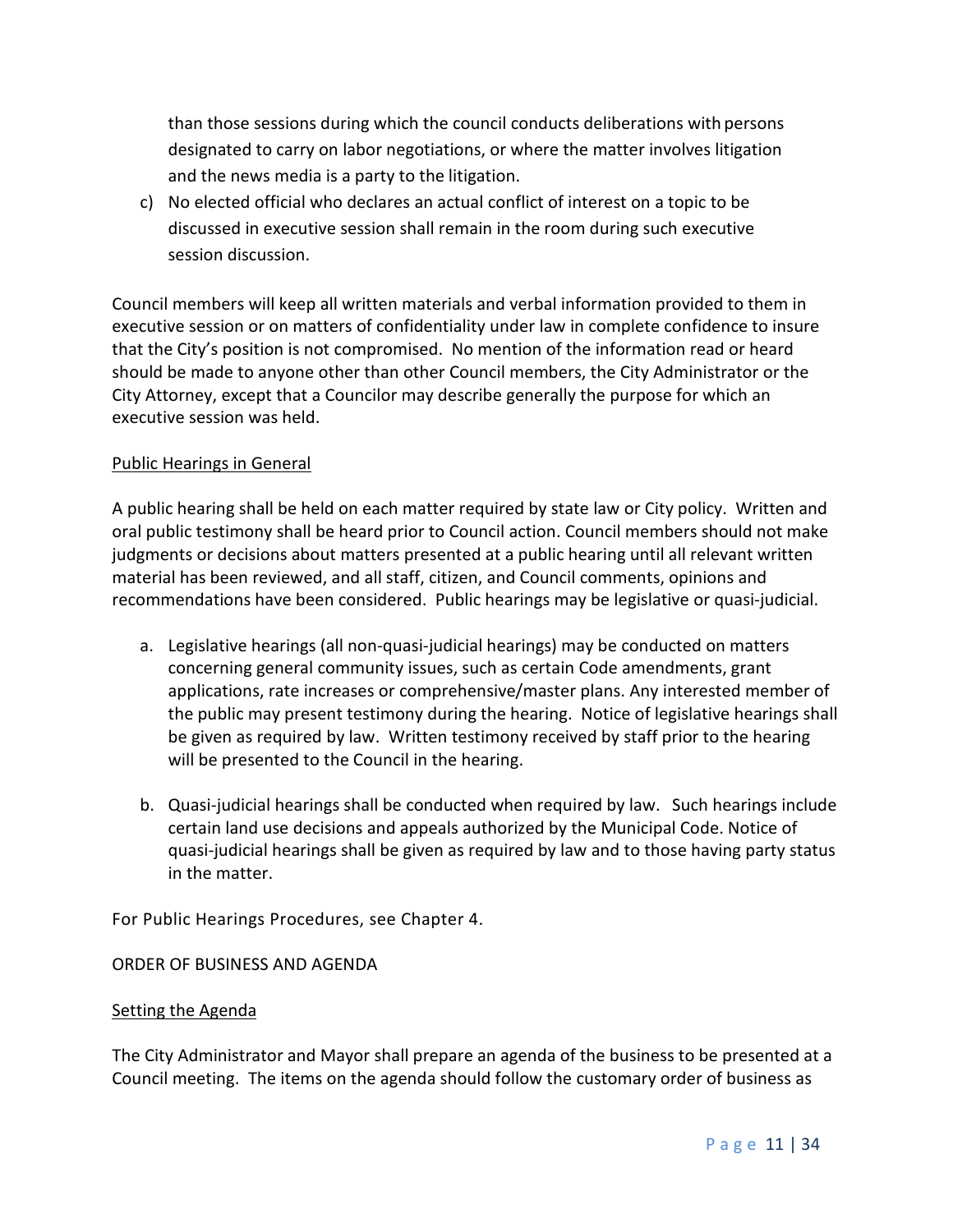established in these rules. A member of the council who wishes to have an item placed on the agenda shall advise the City Administrator or Mayor at least one week prior to the meeting.

The City Administrator shall have the discretion of placing an item on the agenda for the upcoming meeting or for a subsequent meeting because of time constraints or time needed for compilation of materials. If an agenda item is requested to be placed on an agenda and staff isn't able to accommodate the request, then the reason why will be communicated to the person who requested it.

In general, only those items on the Agenda shall be acted upon by Council. Matters deemed to be emergencies or of an urgent nature by the Mayor, a majority of Council, the City Attorney, or the City Administrator may be submitted for Council consideration or action after the Agenda is published. However, any member of Council may request that that item be tabled for a future meeting if they feel the matter is not an emergency, insufficient time has been allowed for investigation or insufficient notice has been given to the public. Council would then vote as a whole to determine whether to consider in the current meeting or table the item.

# Agendas and Packets

Agendas and informational material for meetings shall be distributed to the members of Council at least three (3) business days preceding the meeting or as early as possible to allow for reasonable review. If emergency meeting is declared and then information shall be disseminated as soon as practical.

Agendas and packets will also be posted on line and available for public review at City Hall.

# Order of Business

Regular meetings may include the following agenda items, subject to the Presiding Officer's right to alter the order of business.

- a) **Call to Order** The Presiding Officer shall call the meeting to order and note the date and time for the record.
- b) **Roll Call** The City Recorder shall call the name of each Councilor and note each Councilor's attendance or absence in the record. If a quorum is not present, the meeting shall be adjourned.
- c) **Pledge of Allegiance** The Presiding Officer or designee may lead the Council and audience in the Pledge of Allegiance.
- d) **Consent Agenda** The consent agenda shall consist of a list of routine, noncontroversial matters, not typically requiring discussion, presented for Council approval by a single motion. Prior to discussion of the consent agenda, the Presiding Officer will ask if any member wishes to have any item removed from the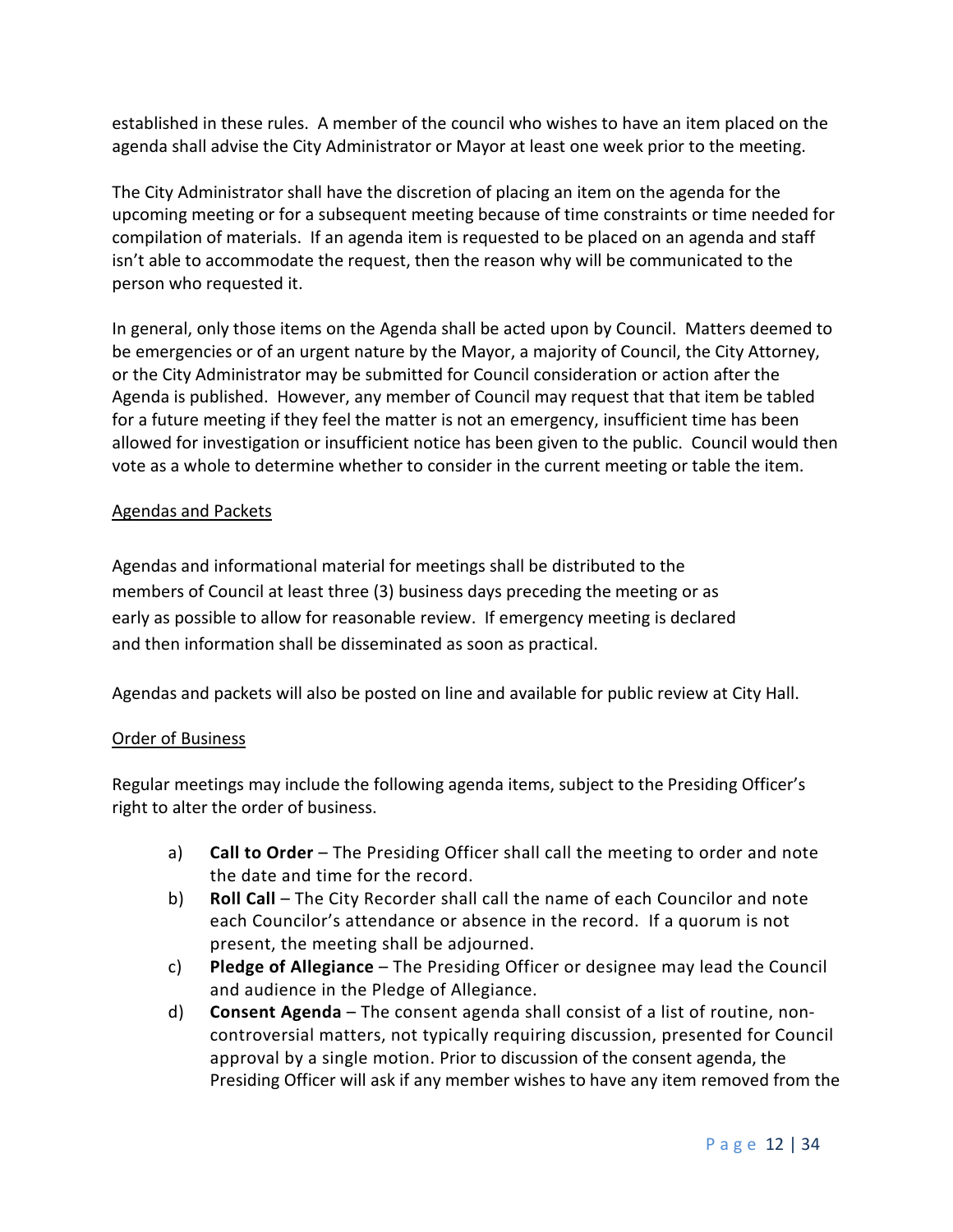consent agenda for deliberation. If there is no request made, Council may approve all the items on the consent agenda with a single motion.

- e) **Items Removed from the Consent Agenda** If an item or items are removed, they will be discussed and resolved separately, after the remainder of the consent agenda is approved.
- f) **Agenda Adjustments** The Presiding Officer may adjust the order of business for the meeting. Any Councilor or the City Administrator may request an agenda adjustment.
- g) **Delegations**  Generally includes a report from the Linn County Sheriff's Office.
- h) **Citizen Comments** An opportunity for members of the audience shall be given to address the Council on any matter, other than those issues on the agenda or scheduled for public hearing.
- i) **Public Hearings** As required by state law or City policy, public hearings may be held. Written and oral testimony shall be heard prior to Council action.
- j) **Reports to Council** Reports from staff and special reports from various boards and commissions may be given at this time.
- k) **Old Business** Items that are returning to Council for additional review or follow up from a prior meeting will appear in this section.
- l) **New Business** New administrative items for Council review, requests from other organizations or questions of policy may be presented to Council for consensus or decision.
- m) **First Reading of Ordinances** The Presiding Officer may request Council's permission to read Ordinances and Resolutions by title only. The Presiding Officer will state that this is the first reading of the Ordinance.
- n) **Second Reading of Ordinances** Unless an emergency was declared, an Ordinance will be brought for a second reading in a second Council meeting following the first reading.
- o) **Resolutions** With permission of Council, the Presiding Officer may read the Resolution by title only.
- p) **Adjournment** Following completion of all matters listed on the agenda, the Presiding Officer shall declare the meeting adjourned, and shall note the time for the record.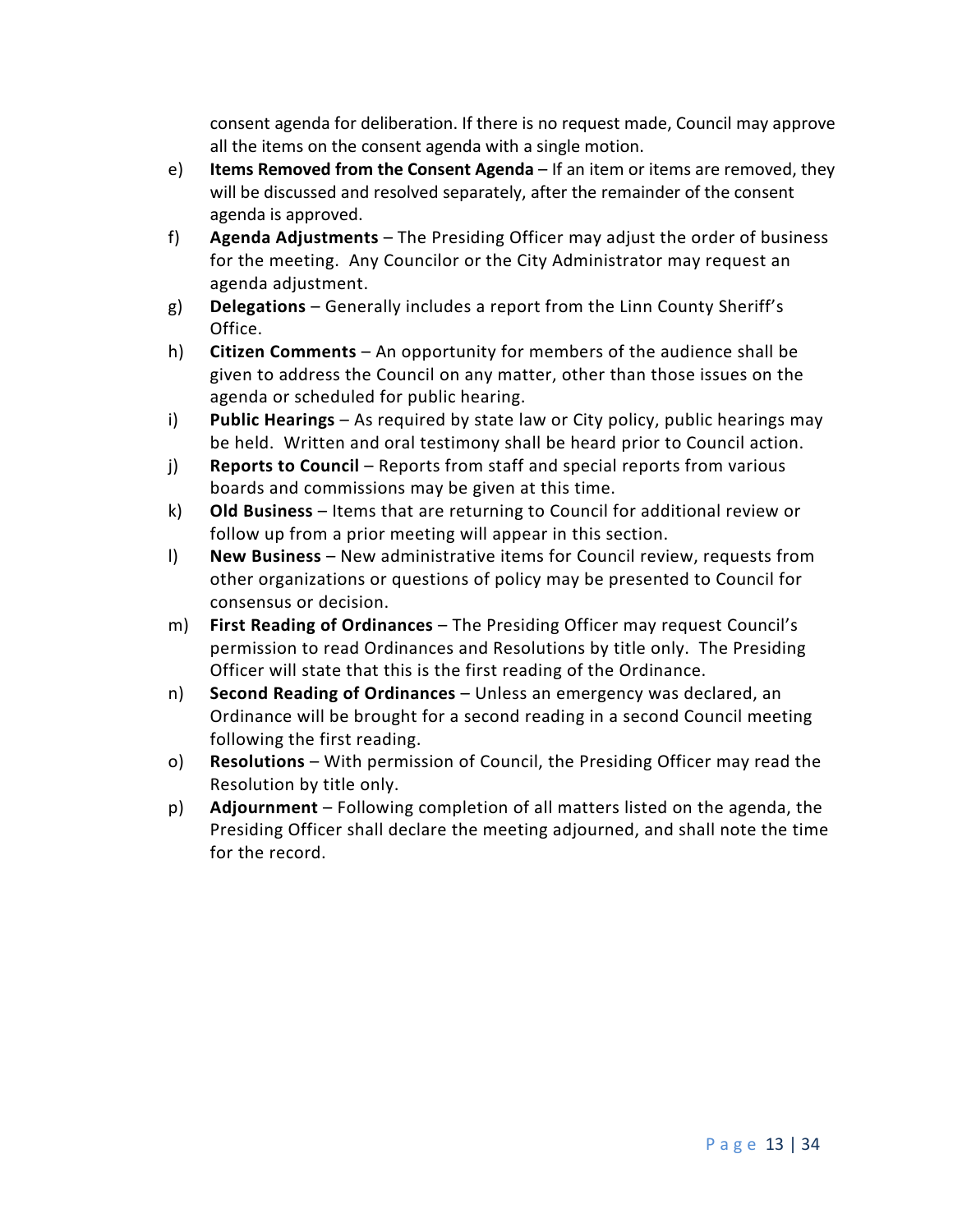# **Chapter 3 – Ordinances and Resolutions**

# **ORDINANCES**

All ordinances must be adopted as established in the Charter.

Ordinances may be read by title only, with unanimous consent of the Council. The presiding officer must ask for that consent in each meeting.

Except as otherwise allowed by the Charter, an ordinance shall be read in open meeting on two different days before being adopted by the Council.

After the first reading, Council may:

- Direct that a public hearing on the ordinance be held;
- Refer the ordinance to committee for review and recommendation;
- Refer the ordinance to city staff for additional research;
- Request an amendment to the ordinance;
- Pass the ordinance to a second reading; or
- Reject the ordinance in whole or in part.

After the second reading, Council may choose to adopt the ordinance.

An ordinance must be adopted by a roll call vote.

An affirmative vote of the majority of membership present of the council shall be necessary to pass an ordinance.

#### EMERGENCY ORDINANCES

An emergency ordinance may be adopted by the Council if there is a true emergency that requires the ordinance to have an immediate effective date. The basis for the emergency must be set out in the ordinance itself, and the Council must make a finding that an emergency exists. Generally, such a finding would provide that the ordinance is necessary for immediate preservation of the public peace, property, health, or safety. An emergency cannot be declared for an ordinance that levies taxes.

All other ordinances go into effect 30 days after adoption unless Council specifies a later date for an ordinance to take effect.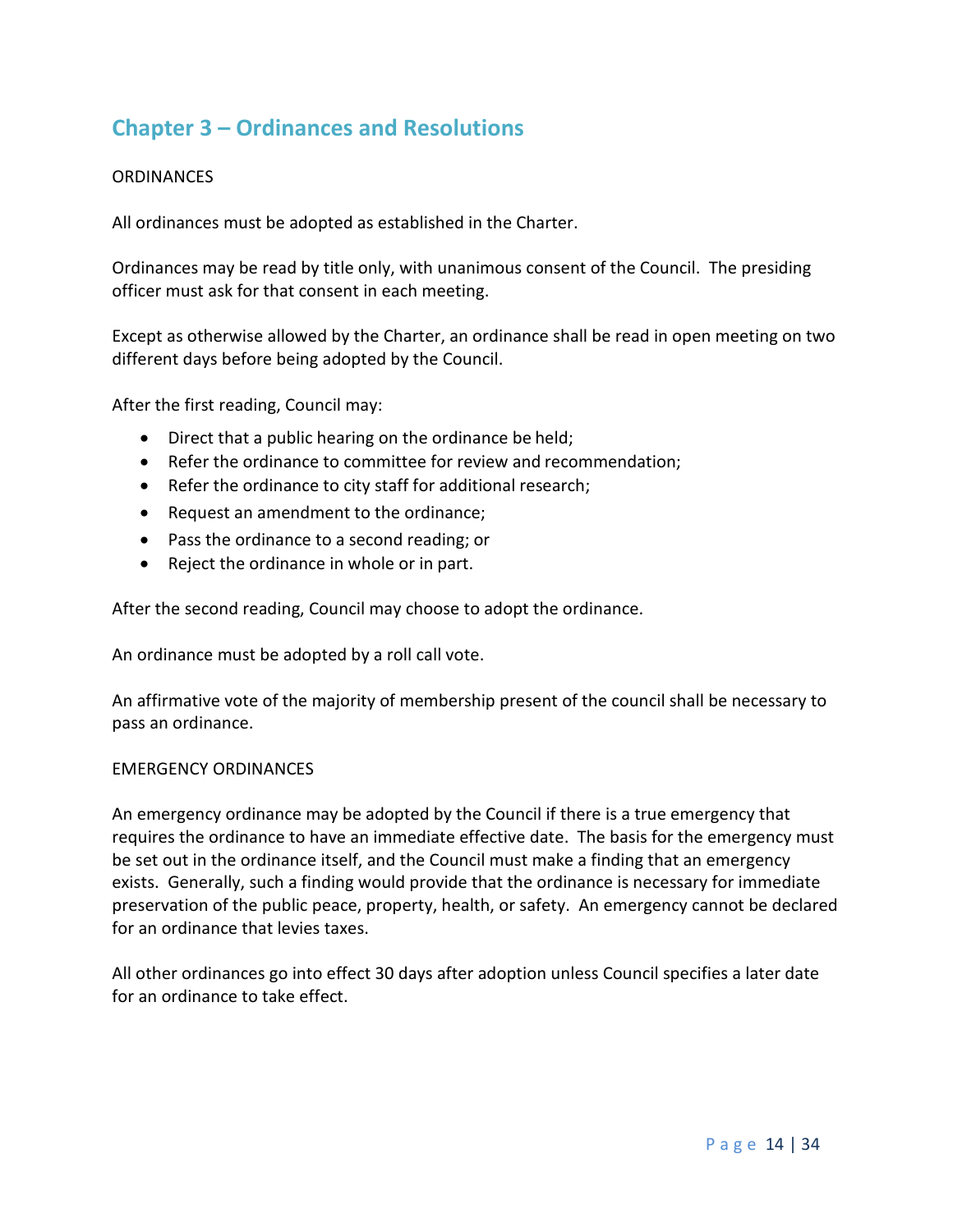# RESOLUTIONS

A resolution may be read by title only, with unanimous permission by the Council, and may be approved in a single meeting. The presiding officer must ask for that consent in each meeting.

After introduction, the council may:

- Direct that a public hearing on the resolution be held;
- Amend the resolution
- Direct staff to do additional research
- Pass the resolution; or
- Reject the resolution in whole or in part.

A resolution goes into effect immediately unless specified otherwise by Council.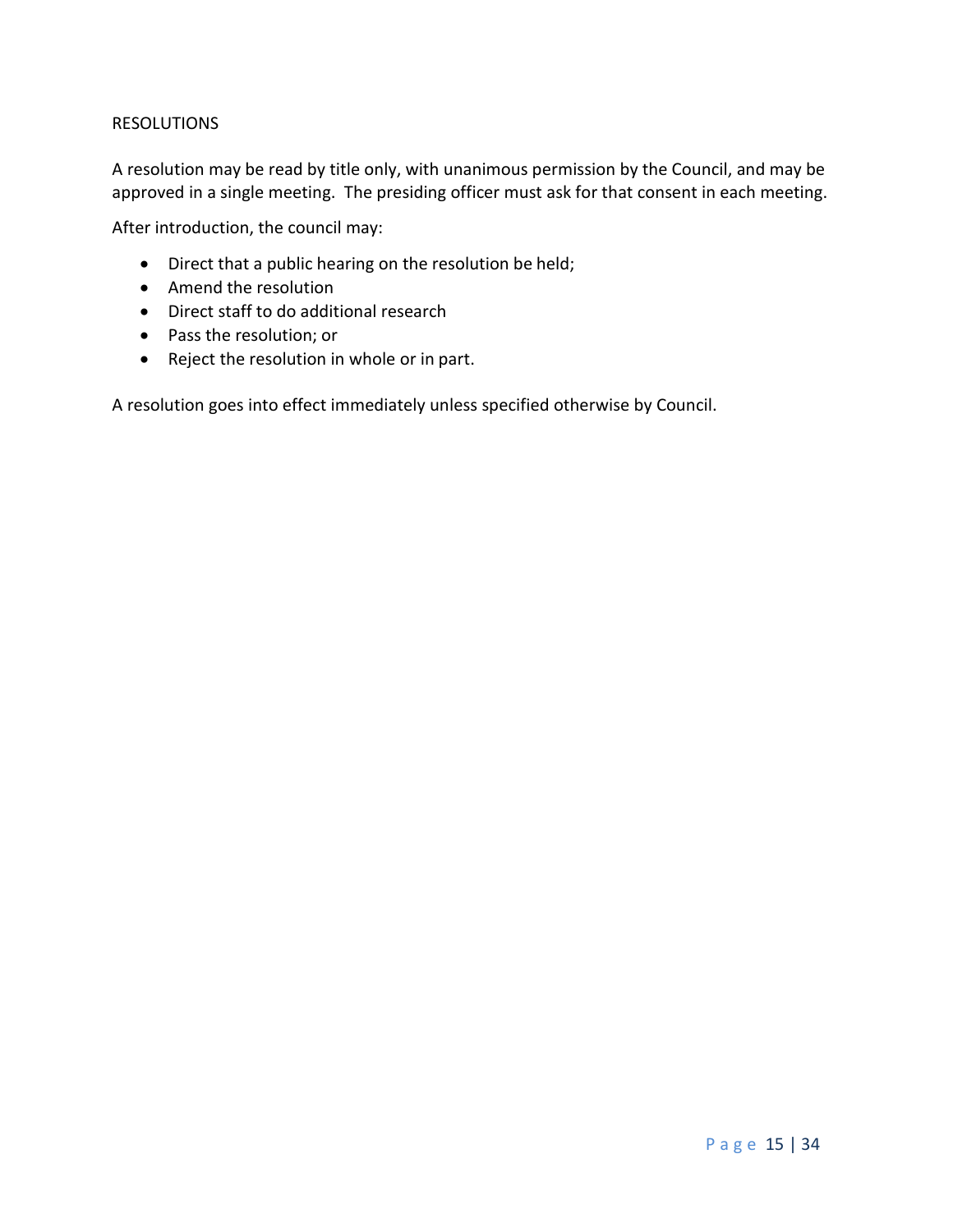# **Chapter 4 – Public Hearings**

# QUASI-JUDICIAL PROCEEDINGS

Quasi-judicial proceedings are those proceedings in which the City Council is required to make findings based on an evidentiary record as to the entitlement. In Quasi-Judicial proceedings, the City Council sits as the judge and jury, and is required to make findings based on the evidence and records presented. Examples of Quasi-Judicial proceedings include conditional use permits, variances, subdivision map approvals, and enforcement of nuisance provisions.

# Ex Parte Communications.

Ex-parte communication is any oral or written communication made with a Council member outside the Council Chambers with any person, except the City Attorney and City Staff when performing their official duties, concerning a Quasi-Judicial proceeding to be heard by the City Council.

Councilors are strongly advised to refrain from engaging in discussions about a pending quasijudicial decision outside of the public hearing. Councilors are encouraged to redirect citizen concerns or questions or written testimony to City staff, and to invite the citizen to the hearing. Councilors may explain to citizens that participating in ex parte communication may compromise the Councilor's ability to participate in a decision.

Before participating in any quasi-judicial decision, a Councilor shall declare any ex-parte contacts. Effective declaration of an ex-parte contact shall include identification of the party and disclosure of the nature of the communication. The Councilor will state whether such contact affects his/her ability to vote on the matter in an impartial manner and whether he/she will participate or abstain. The presiding officer shall then announce the right of interested parties to rebut the substance of the communication.

# Public Hearing Procedures

- a) The Presiding Officer will announce at the commencement of any public hearing subject of the hearing as it is set forth on the agenda. The Mayor will ask Council members if they wish to abstain, declare any ex-parte contact, bias or conflicts of interest. The Mayor will ask if any members of the public wishes to challenge the jurisdiction of the City Council or any individual Council member.
- b) Staff presents the staff report.
- c) Council may ask questions of staff for clarification on issues raised in the staff report.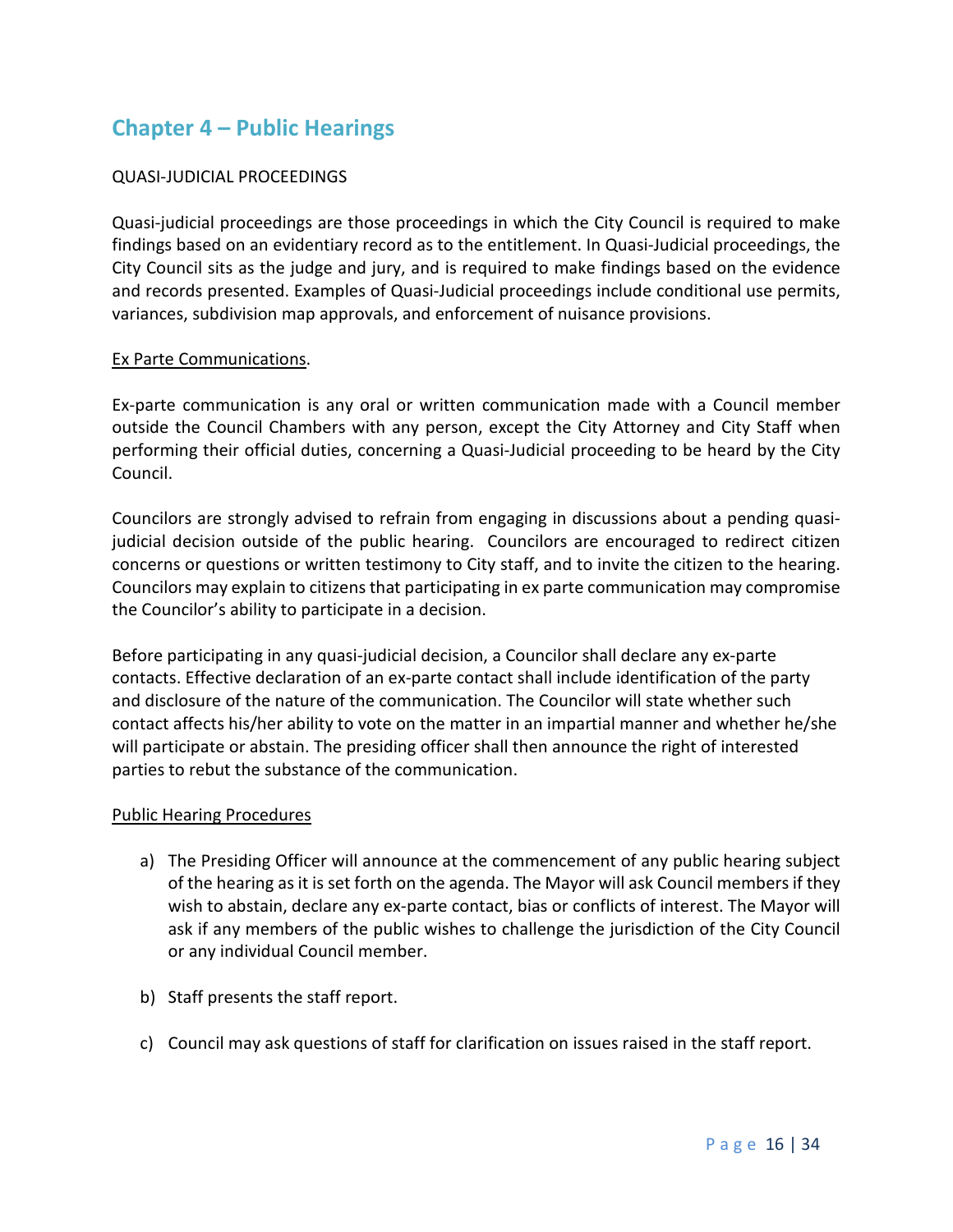- d) Prior to giving testimony, each person must state the person's name and their place of residence. All remarks must be addressed to the Council as a body and not to any member thereof.
- e) The applicant or appellant then has the opportunity to present comments, testimony, or arguments. In the case of an appeal when the appellant is different from the applicant, the appellant should be called up first to provide comments or testimony.
- f) Members of the public are provided an opportunity to present their comments, testimony or argument. Generally, the order of public comment will be: those in favor, those in opposition, and those neither in favor nor opposed.
- g) Speakers at hearings on legislative or administrative matters, other than legislative land use matters, will be limited to three (3) minutes. There shall be no limitations on speaking time at land use hearings for applicants / appellants. All other speakers shall be limited to five minutes per speaker.
- h) Councilors may ask clarifying or follow up questions of individuals providing testimony after that individual has concluded his or her testimony. Questions should not be used as an attempt to lengthen or expand the testimony of the individual. Councilors should be conscious of their use of time and if there will be time for all people present to speak within the limits set by the Presiding Officer.
- i) The Presiding Officer, with the approval of the Council, may further limit the time and/or number of speakers at any public hearing; provided that the Presiding Officer should announce any such restrictions prior to the commencement of testimony, and such restrictions apply to all speakers. The Presiding Officer may also set an overall time limit for the end of the public hearing.
- j) The Presiding Officer may exclude or limit cumulative, repetitious, or immaterial matter.
- k) The applicant or appellant is given an opportunity for rebuttal or concluding comments. In the case of an appeal when the appellant is different from the applicant, the appellant is given the opportunity for closing comments.
- l) After all testimony is completed, Councilors may also ask clarifying or follow up questions of staff.
- m) At the end of public testimony and questions of staff, the council may initiate deliberations by introducing a motion on the matter; continue the hearing; or keep the record open for additional written testimony. During deliberations, each member of the council shall have the opportunity to comment on or discuss testimony given during the public hearing.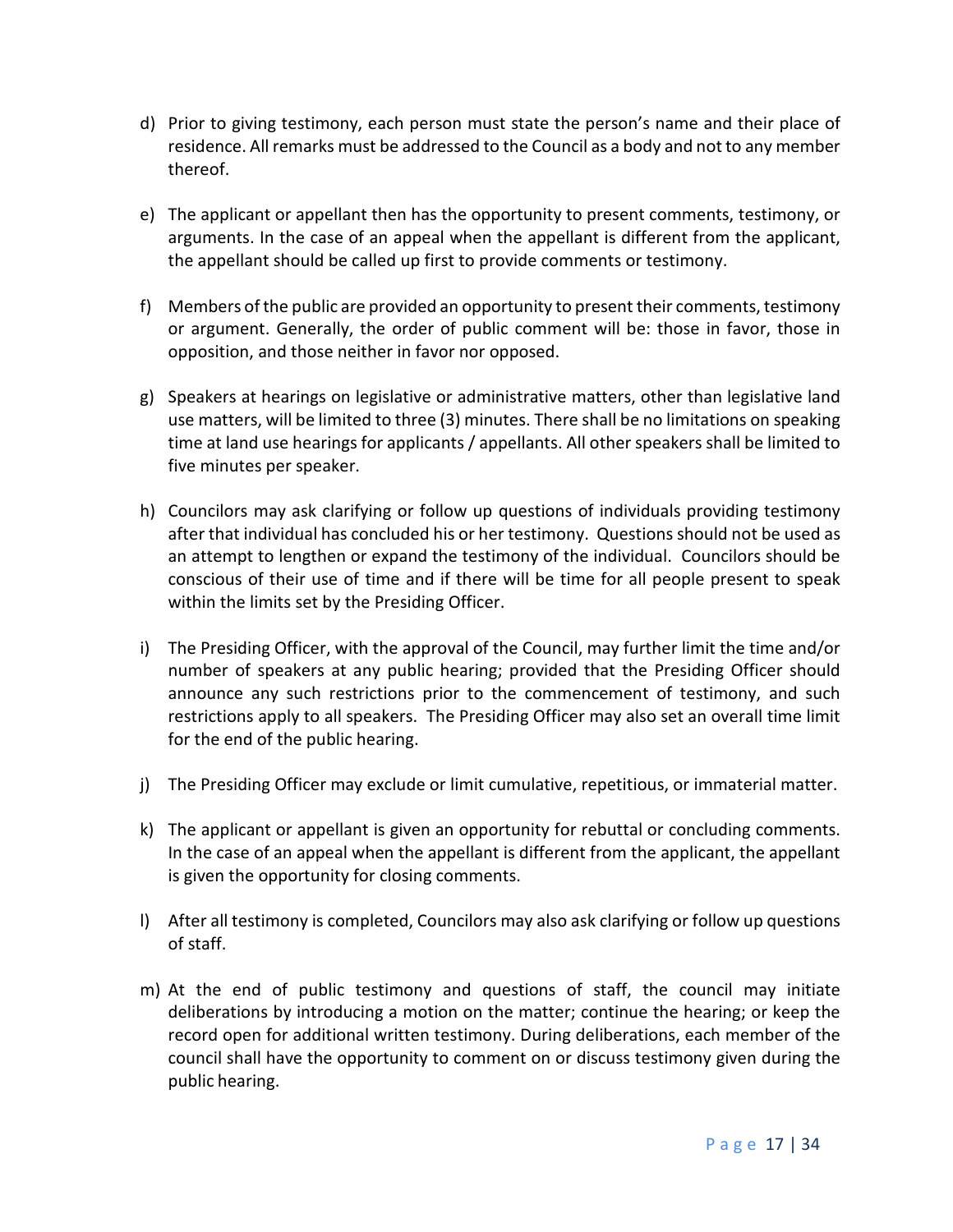- n) After a public hearing is closed, no member of the public shall address the Council without receiving permission from the Mayor or the Presiding Officer.
- o) If the Council raises new issues through deliberation and seeks to take additional public testimony, (questions of the public, applicant or appellant), the public hearing must be reopened or continued to a specific date and time. At the conclusion of the public testimony, the public hearing is again closed by a majority of the Council.
- p) All persons interested in the matter being heard by the Council shall be entitled to submit written evidence or remarks, as well as other graphic evidence. All such evidence must be presented to City staff prior to the close of the public hearing and will be retained as part of the official record of the hearing, unless otherwise directed.
- q) Written communications and petitions concerning the subject matter of the hearing will be noted, read aloud, or summarized by the Mayor.
- r) After the hearing is closed, Council will deliberate and may act on the issue.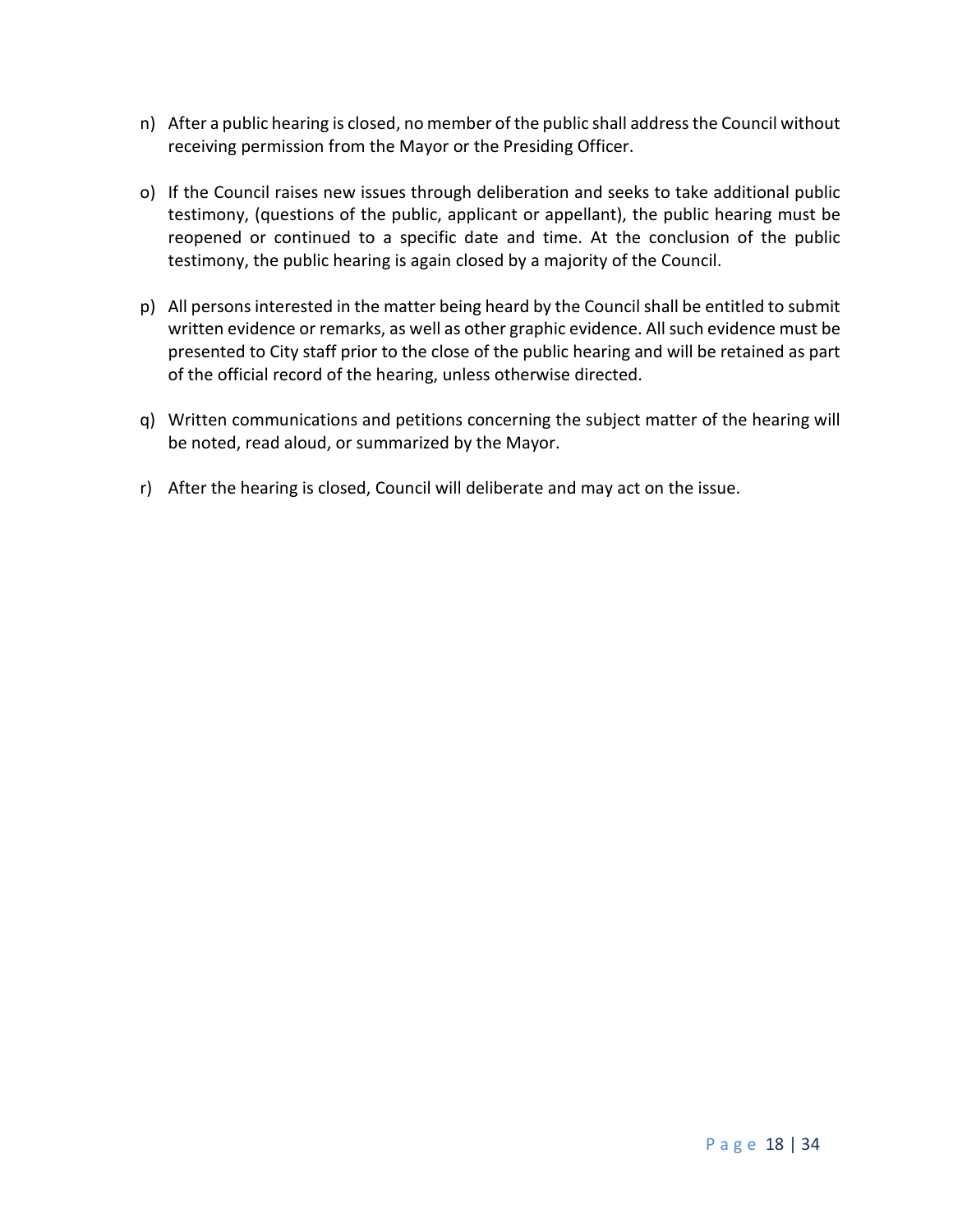# **Chapter 5 – Motions, Debate, Public Comment & Voting**

# MOTIONS

Motions may be made by any member of the Council. Any member of the Council, other than the person offering the motion, may second the motion.

The following is the general procedure for making motions:

- a. Motions should be made clearly and concisely.
- b. Before a motion can be considered or debated it must be seconded.
- c. Council members wanting to make a motion should notify the Mayor of their intent to do so.
- d. A Council member wishing to second a motion should do so through a verbal statement.
- e. A motion dies if it does not receive a second.
- f. Once the motion has been properly made and seconded, the Mayor shall open the matter for discussion to the full Council.
- g. Once the matter has been fully discussed and the Mayor calls for a vote, no further discussion will be allowed, except that Council members may be allowed to explain their vote
- h. Prior to voting on a motion, the motion should be repeated by the Mayor/Presiding Officer to ensure that the action being taken and meeting record is clear.
- i. At the conclusion of any vote, the Mayor/Presiding Officer will announce the result of the vote.

#### Withdrawal

A motion may be withdrawn by the mover at any time prior to announcement of the results of the vote without the consent of the Council.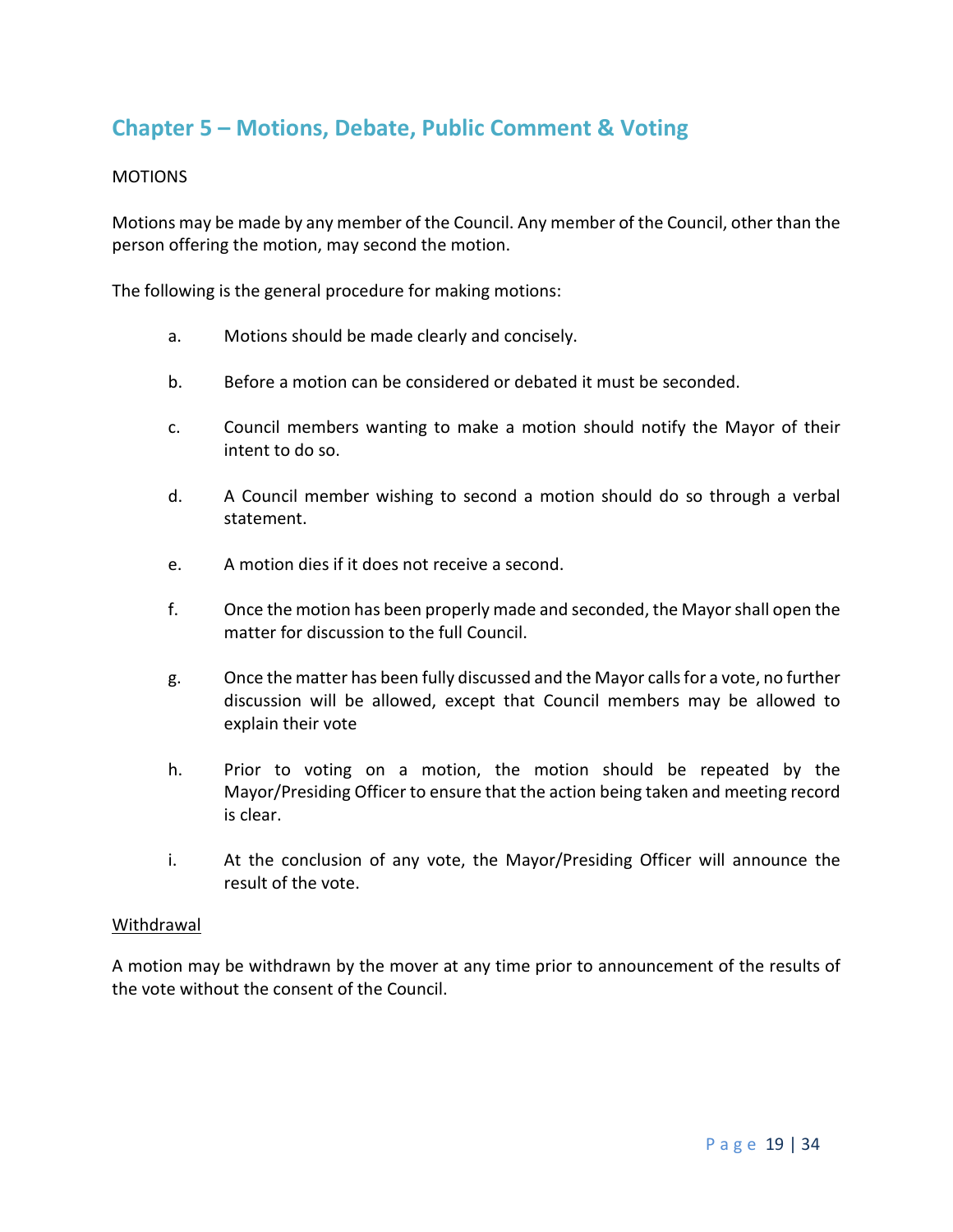# Postpone

A motion to postpone until a certain date and time is debatable and amendable. The matter may be considered later at the same meeting or at a future meeting as stated in the motion. A motion to postpone creates an "order of the day" and adds that agenda item onto that future agenda.

# Table

A motion to table an item removes it from consideration with no provision to bring it back at any particular time. A new motion is needed for the item to be reconsidered by the Council. This could be later the same meeting, or the next meeting. If a tabled item is not reintroduced at the next meeting it would need to be added to the agenda for a future meeting to be reconsidered.

Call for Question. A motion to call for the question ends debate on the matter and is not debatable. A second is required for this motion and it fails without a majority vote. Debate may continue if the motion fails.

# Amendment

A motion to amend may be made to a previous motion that has been seconded but not voted on. A second is required for this motion. An amendment is made by adding, striking, or substituting words.

Amendments are voted on first, then the main motion as amended or not.

# Reconsideration of Actions Taken

Any member who voted with the majority may move for a reconsideration of any action at the same or the next following regular meeting. Once a matter has been reconsidered, no motion for further reconsideration thereof shall be made without unanimous consent of the Council.

#### COUNCIL DISCUSSION AND DEBATE

Every Councilor desiring to speak to an issue will address the Presiding Officer and upon recognition, will confine remarks to the issue under debate. Councilors questioning, seeking clarification, or soliciting a recommendation from staff will direct the concern to the City Administrator. The City Administrator may respond directly or may redirect the inquiry to a staff member.

The following basic format should be followed for addressing each item on the agenda. The Mayor will:

a. Announce the agenda item, clearly stating the subject of the issue. If it is a public hearing, the Mayor will open the public hearing.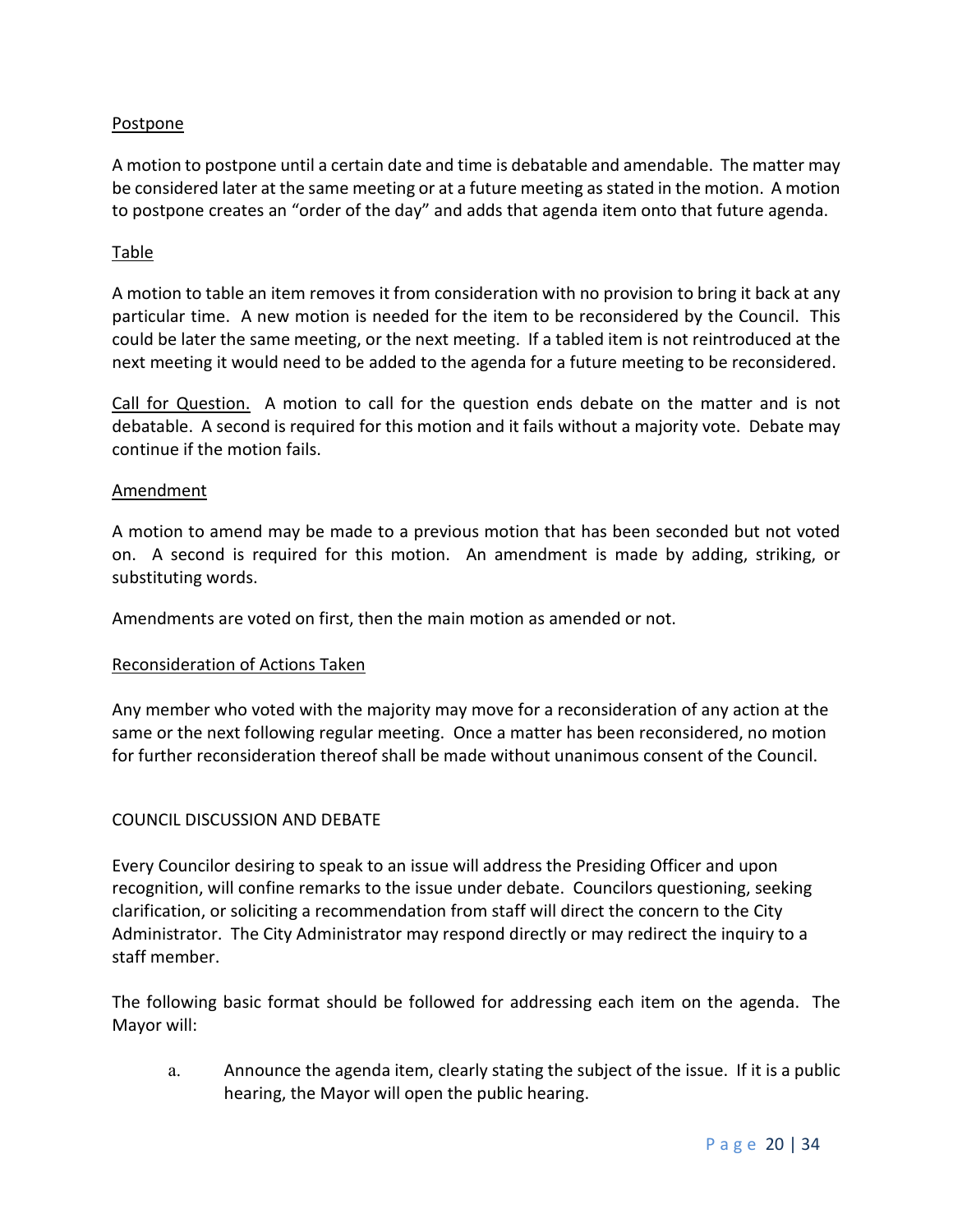- b. Invite reports from staff, advisory committees, or other persons charged with providing information to the Council.
- c. Ask if any Council Members have any technical questions that require clarification.
- d. Invite or allow for public comments.
- e. Allow time for Council questions and discussion. At this point only members of Council should speak, unless the Mayor chooses to invite someone to speak for clarification.
- f. Invite a motion from the Council and recognize/announce the name of the member making the motion and then the person seconding the motion.
- g. Ensure that the motion is clearly understood, either by repeating it or by asking the clerk or the author of the motion to repeat it.
- h. Ask if there is further discussion on the motion before the Council.
- i. Moderate any further discussion if needed, allowing for normal and reasonable debate, on the motion or any proposed amendments before the question is called.
- j. Determine that the motion is ready for a vote.
- k. Call for the vote.
- l. Announce the result of the vote.
- m. Council members may clarify their views on a particular item prior to taking the formal vote on an item.
- n. When the Council concurs or agrees to an item that does not require a formal motion, the Mayor will summarize the agreement and conclusion of the discussion.

# PUBLIC COMMENT

- a) Every regular Council meeting will include an opportunity for citizen comments on non-agenda items.
- b) If a member of the public wishes to speak on an item that is scheduled for a public hearing at that same meeting, the speaker must wait until that public hearing portion of the meeting. The Citizen Comments period must not be used to testify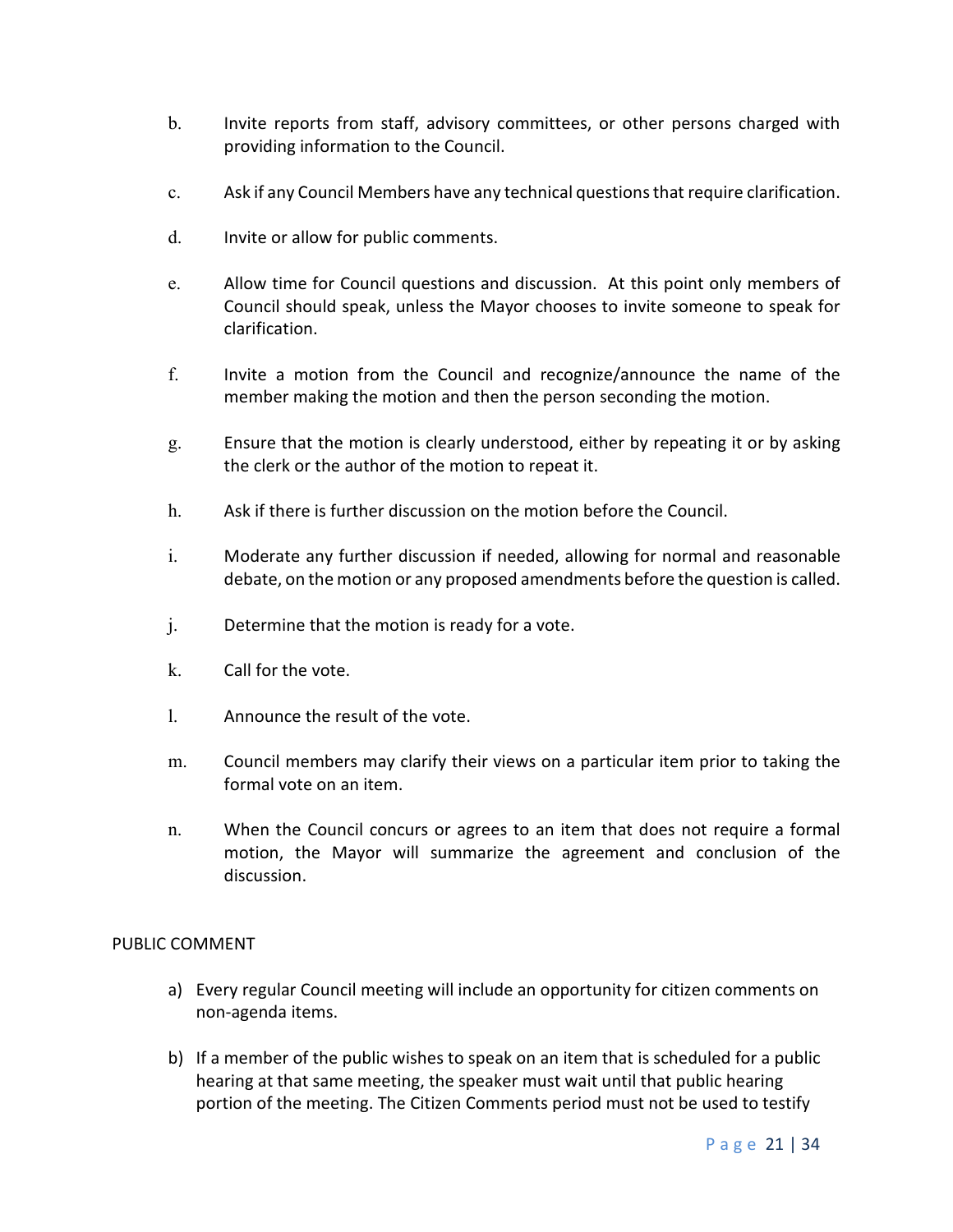about a quasi-judicial land use matter or to provide or gather additional testimony or information after the official record has been closed on any matter which has been the subject of a public hearing.

- c) If a member of the public wishes to speak on an item that is scheduled to be considered on the Agenda, the speaker must wait until that agenda item is presented by staff. Once staff has provided their report to the Council, there will be an opportunity for public comment prior to the Council beginning deliberations. The member of the public who wishes to speak must wait for acknowledgment from the Presiding Officer.
- d) Before providing any public comment, speakers must announce their name and place of residence at the podium to the Council.
- e) Speakers are limited to three (3) minutes. At the discretion of the Presiding Officer, spokespersons for a group of people may be given additional time beyond three (3) minutes to speak on the matter.
- f) In general, members of Council should not respond to comments made during public comment agenda time, except to ask clarifying questions. Any public requests for Council action may be referred to staff.
- g) All remarks must be addressed to the Presiding Officer or to the Council as a whole.
- h) Members of the public should speak only once on an issue. They should not engage in debate or attempt to join in a Council deliberation.

# Public Decorum

- A. The Presiding Officer will preserve decorum during meetings and decide all points of order, subject to appeal of the Council.
- B. City staff and all other persons attending meetings must observe the Council's rules of proceedings and adhere to the same standards of decorum as members of the Council.
- C. No audience member may not do anything that actually obstructs the ability of the Council to conduct city business. Any audience member who does so may be deemed out of order and the Presiding Officer may have the person removed from the Council chambers immediately, and the person will not be permitted to attend the remainder of the Council meeting.
- D. In the event of a loss in decorum, the Presiding Officer has the option to adjourn the meeting. The meeting will be rescheduled and published in compliance with Oregon public meeting law.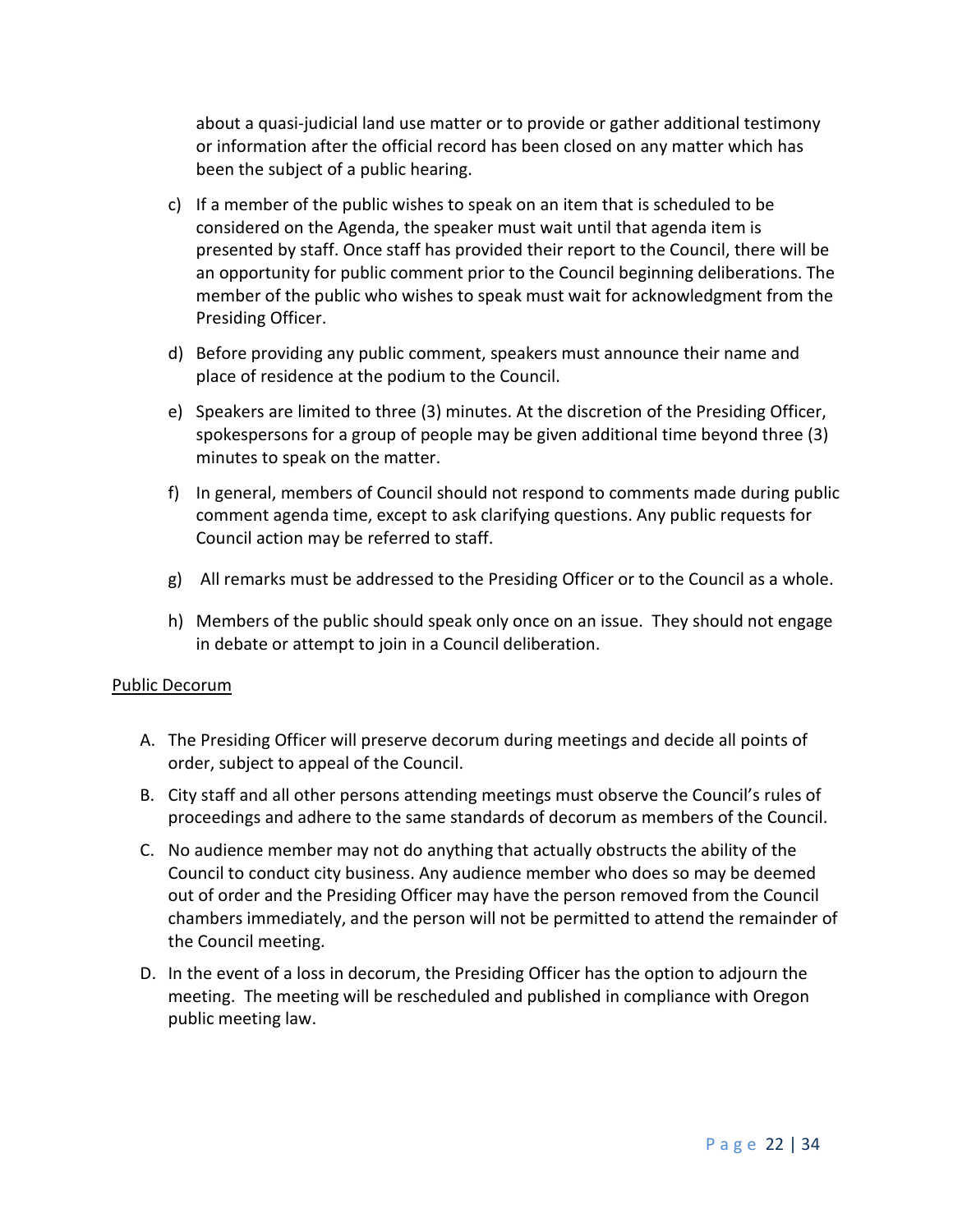### VOTING

Pursuant to Section 4.7 of the Charter, the concurrence of a majority of the Council voting when a quorum of the Council is present shall decide any question before it.

#### General

The Mayor/Presiding Officer will ask for a voice vote for most decisions. Roll call votes are required when requested by a Council member and for votes on all ordinances.

If there is a tie vote, the Mayor may vote to break the tie.

If the vote is a voice vote, the Mayor shall declare the result. The results of the vote shall be clearly set forth in the record.

#### **Abstention**

If a Council member abstains because of a legal conflict, he/she is counted as present for quorum purposes and is not deemed to be voting for the purposes of determining whether there has been a majority vote of those members present and voting.

When a Council member abstains or excuses themselves from a portion of a Council meeting because of a legal conflict of interest, the Council member must state the nature of the conflict or bias for the record, and must not participate in the discussion, debate or vote.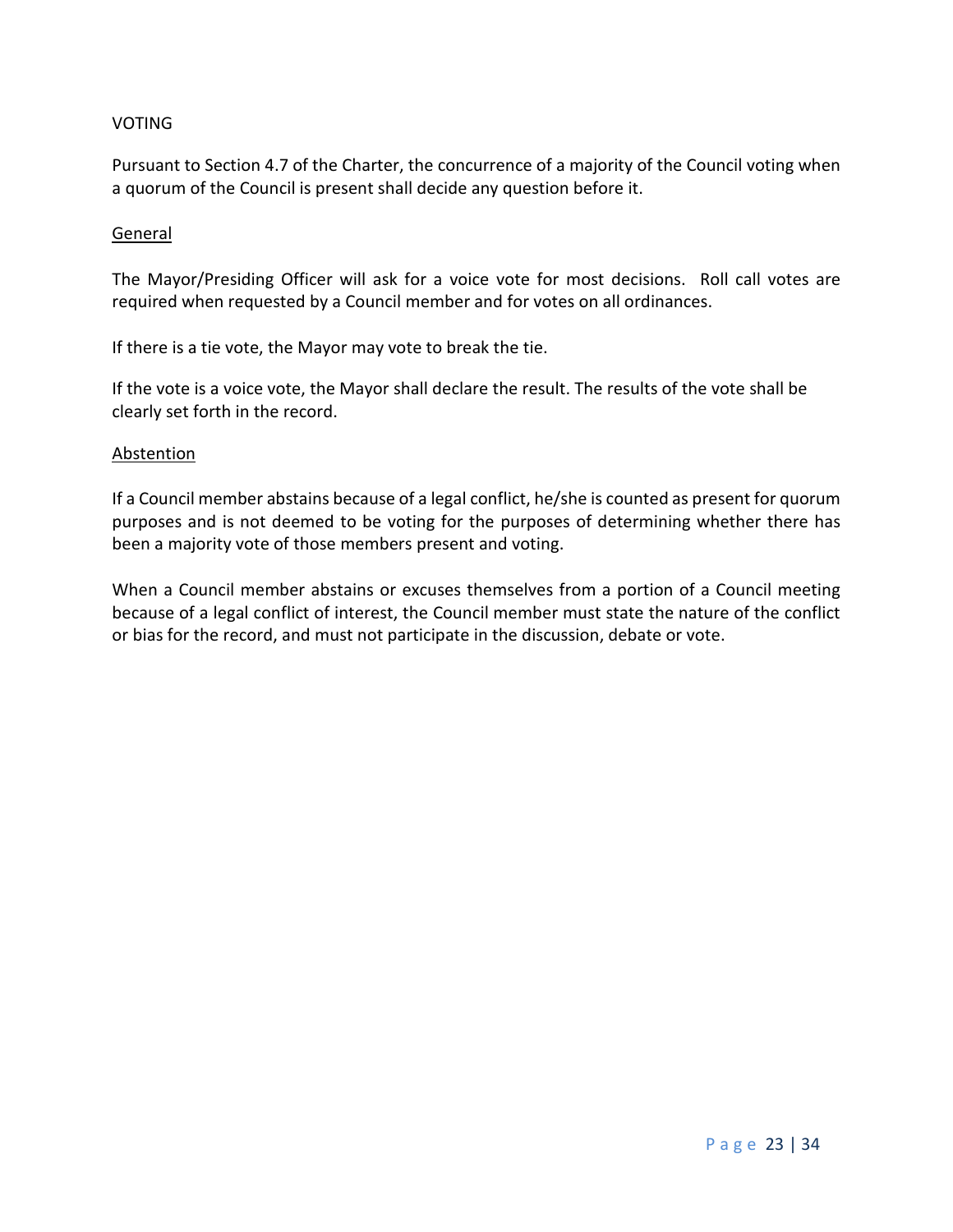# **Chapter 6 – Minutes**

Minutes are the official record of the City Council meetings. They record the substance of a meeting and should be a clear, accurate, concise, informative record of the proceedings. Minutes will generally follow the chronological order of items considered during a meeting. Minutes are not a verbatim transcript. The minutes are to include, at a minimum:

- a) Members present;
- b) Motions, proposals, resolutions, orders, ordinances and measures proposed and their disposition;
- c) Results of all votes and the vote of each member by name;
- d) The substance of any discussion on any matter; and
- e) A reference to any document discussed at the meeting.

All City Council meetings shall be audio recorded unless the Council determines that written minutes are sufficient for a specific meeting. Draft minutes will be available within two weeks of the meeting. Minutes will remain draft until approved by Council. Minutes will be posted on the agenda for approval at the next regular meeting.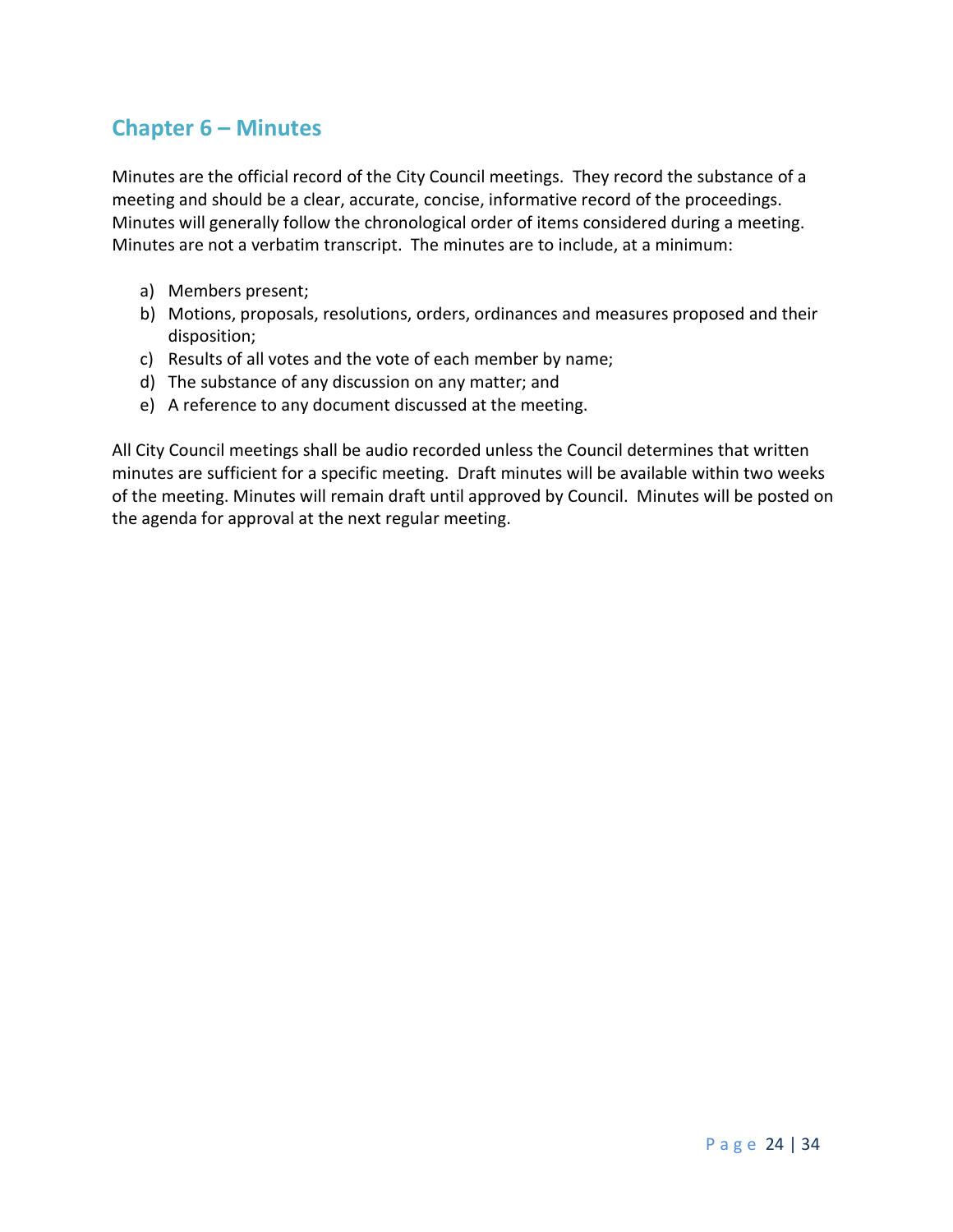# **Chapter 7 – Commissions and Committees**

# Standing Committees

The Planning Commission and the Budget Committee are each required by and must comply with state law. The Library Advisory Committee was established by Council Resolution, and must follow its role and by-laws as established by Council Resolution.

# Advisory Committees

From time to time the Mayor may establish an advisory committee to deal with a specific issue or project in the community. An advisory committee is appointed for a specific purpose. It gathers information and works to advise and assist Council on that purpose. It may be dissolved by Council when it is no longer needed. No committee so appointed shall have powers other than advisory to the Council.

# Conduct of Commission and Committee Members

Commissioners and Committee members are expected to demonstrate courtesy and civility when interacting with members of the public, with the Council, City employees and each other. They should make every effort to attend every scheduled meeting. Commissioners and Committee members should adhere to the same standards of decorum and conduct as Councilors.

# Removals

Commission or Committee members may be removed by the Mayor with the consent of the majority of the Council for:

- a) missing three consecutive regular meetings of the committee or commission;
- b) disruptive or inappropriate behavior prior to, during, or after committee or commission meetings which prohibit the advisory body from completing its business in a timely manner; or
- c) not acting in the best interest of the citizens or City.

# Compliance with Public Meeting Laws

Meetings of City Commissions and Advisory Committees are subject must comply with state Public Meeting Laws and the City's Record Retention Schedule. Agendas for meetings must be posted at least 48 hours ahead of time. Minutes must be taken, and copies of the signed minutes and agenda must be kept on file at City Hall.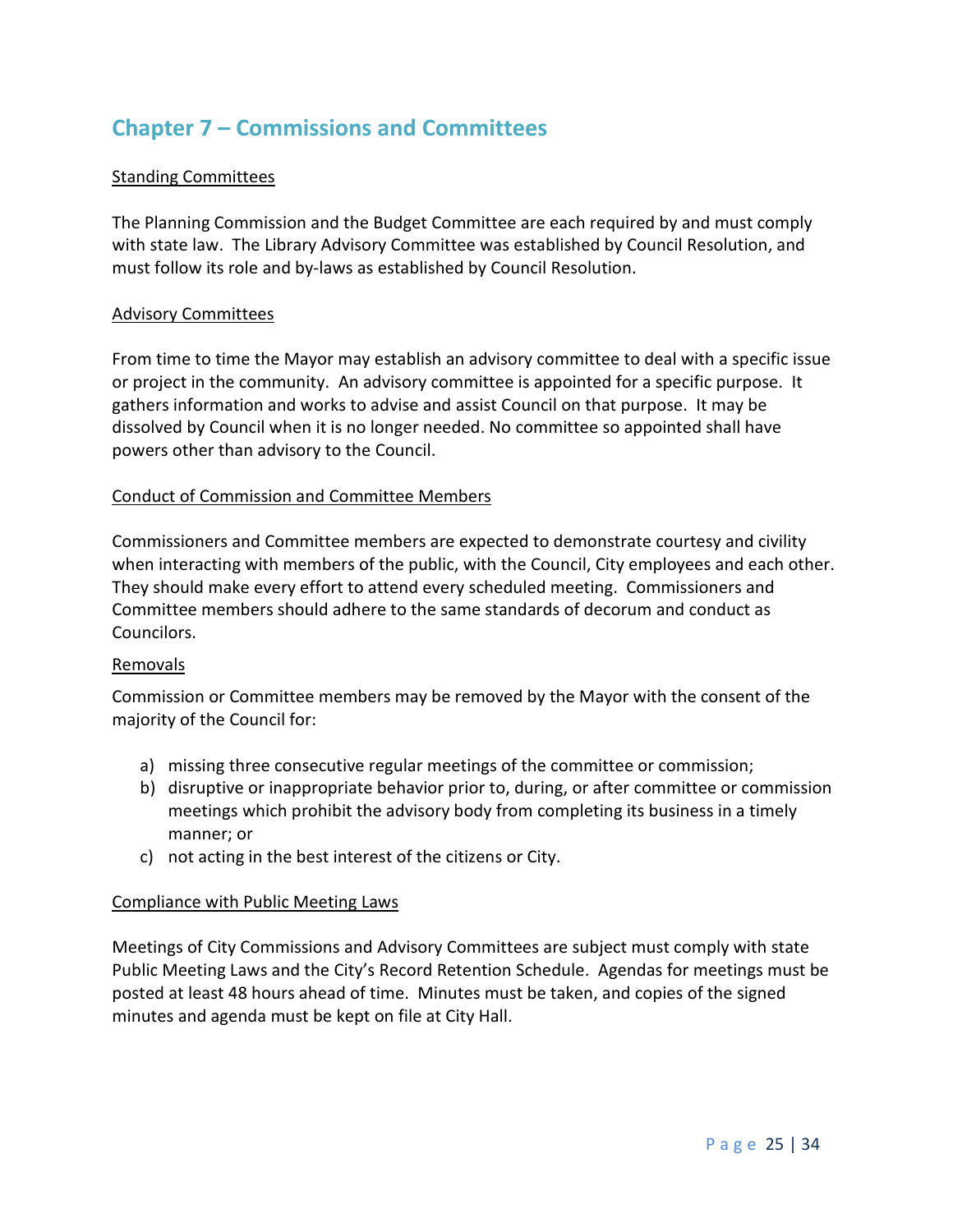# **Chapter 8 – Vacancies and Appointments**

# VACANCIES ON COUNCIL

All Vacancies and Appointments will be filled as established in the Charter.

A mayor or councilor vacancy will be filled by appointment by a majority of the remaining Council members. The vacancy will be posted and applications will be accepted. After the filing deadline has passed, the Council may conduct public interviews of applicants. The Council will make a decision to fill the vacancy in a public meeting. The appointee's term of office runs from appointment until the end of the term the Councilor or Mayor was appointed to fill.

# Eligibility

To be eligible for an elective office, a person must be registered to vote and must have resided within the city limits during the twelve months immediately prior to being elected or appointed. The Council shall determine if a person is qualified to hold elective City office consistent with requirements imposed by the City Charter.

Residency means a person maintains a domicile within City limits.

The Council shall use its best judgement in making a determination on residency and may consider (but are not limited to) any of the following as evidence thereof:

- Voter registration card;
- County verification of time registered at that address;
- Oregon driver license;
- Tax returns; or
- Mail addressed to the Councilor at a street address located within the City limits.

# VACANCIES ON COMMISSIONS OR COMMITTEES

When a vacancy occurs on any standing commission, board or committee, a public announcement of the vacancy will be made with sufficient time and information provided regarding the duties of the positions and the process of filing an application. The Council may interview applicants for all Boards and Committees. The Mayor may appoint the members of any board, commission or committee with the approval of a majority vote of the Council.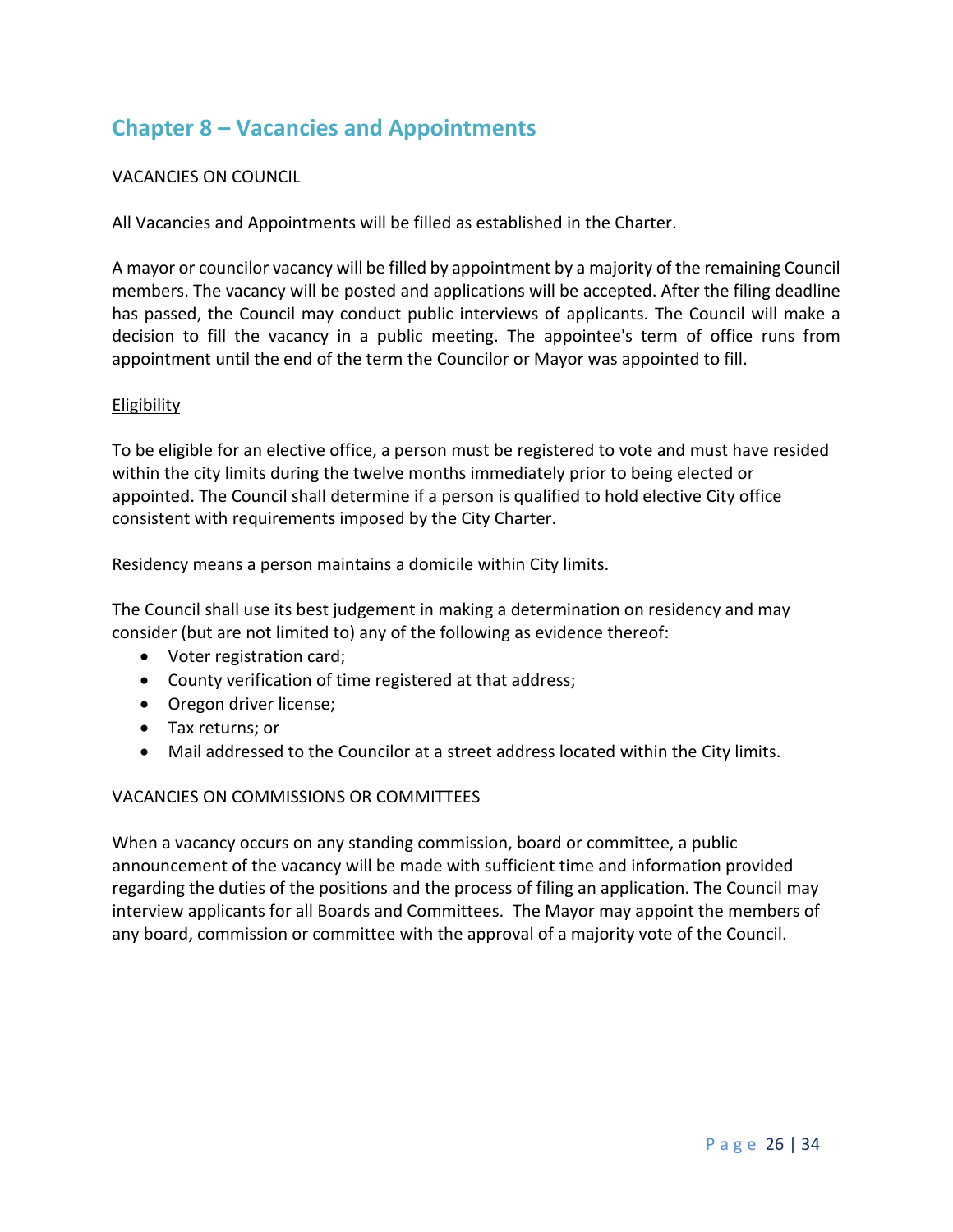# **Chapter 9 – Ethics, Media and Outside Statements**

# ETHICS & REPORTING REQUIREMENTS

All members of the City Council shall constantly strive to meet the highest ethical standards in their role of City Councilor. Councilors are encouraged to conduct themselves so as to bring credit upon the City as a whole, and to set an example of good ethical conduct for all citizens of the community. Councilors should likewise do everything in their power to insure impartial application of the law to all citizens, and equal treatment of each citizen before the law, without regard to race, national origin, sex, age, social station, or economic position.

# Code of Conduct

Councilors shall maintain the highest standards of ethical conduct and assure fair and equal treatment of all persons, claims, and transactions coming before the Council. This general obligation includes the duty to refrain from:

- a) Disclosing confidential information or making use of special knowledge or information before it is made available to the general public.
- b) Making decisions involving business associates, customers, clients, and competitors.
- c) Promoting relatives, clients or employees for boards and commissions.
- d) Requesting preferential treatment for themselves, relatives, associates, clients, coworkers or friends.
- e) Seeking employment of relatives with the City.
- f) Actions benefiting special interest groups at the expense of the City as whole.

#### Conflict of Interest

Councilors shall adhere to State laws concerning conflicts of interest. Conflicts of interest arise in situations where a Councilor has an actual or potential financial interest in the matter before the Council. Under state law, an actual conflict of interest is defined as one that would be to the private financial benefit of the Councilor, a relative or a business with which the Councilor is associated. ORS 244.020.

Councilors shall give public notice of any conflict of interest or potential conflicts of interest and the notice will be reported in the meeting minutes. A Councilor must publicly announce potential and actual conflicts of interest, and, in the case of actual conflict of interest, must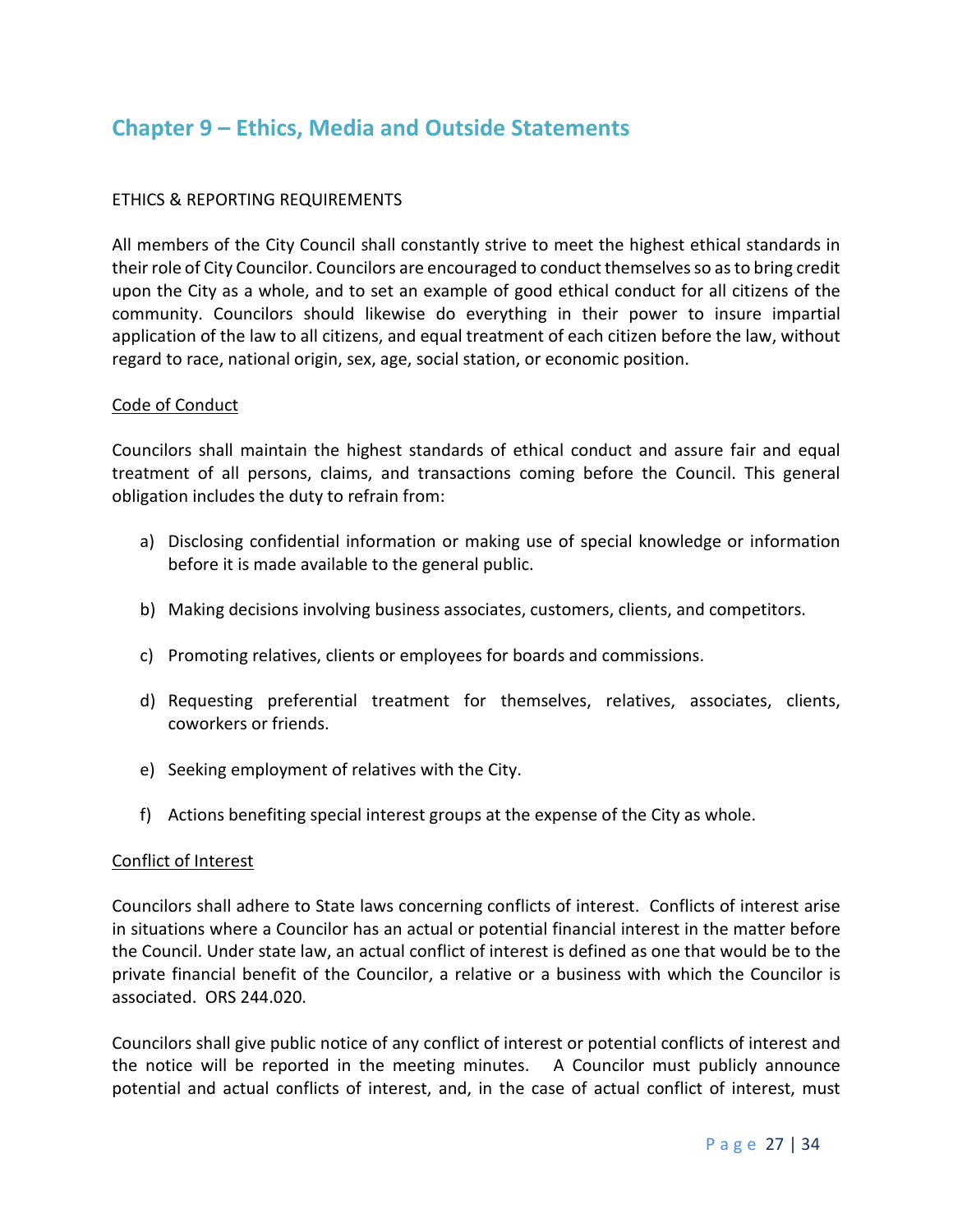refrain from participating in debate on the issue or from voting on the issue unless allowed by state law. ORS 244.120.

# Bias

No Councilor shall participate in any manner in a quasi-judicial decision if the Councilor has actual bias regarding the decision.

- a) "Quasi-judicial decision" means a decision involving the application of existing criteria to identified persons or properties.
- b) "Actual Bias" means prejudice or prejudgment of facts to such a degree that a Councilor is incapable of rendering an objective decision on the merits of the case.

# Confidentiality

Councilors will keep all written materials marked as confidential in complete confidence to ensure that the City's position is not compromised. No mention of the information read or heard should be made to anyone other than other Councilors, the City Administrator or City Attorney.

- a) If the Council, in executive session, provides direction or consensus to staff on proposed terms and conditions for any type of negotiation whether it be related to property acquisition or disposal, pending or likely claim or litigation, or employee negotiations, all contact with other parties shall be made by designated staff or representatives handling the negotiations or litigation. A Councilor will not have any contact or discussion with any other party or its representative nor communicate any executive session discussion.
- b) All public statements, information, or press releases relating to a confidential matter will be handled by designated staff, the Mayor, or a designated Councilor.
- c) The Council, by resolution, may censure a member who discloses a confidential matter.

# Harassment and Discrimination

Council members commit to conduct themselves in a manner where the dignity and rights of the individual are respected and honored. Harassment in any form will not be tolerated by and between members of City Council, the Mayor, the City Attorney, the Municipal Judge, city employees, city boards, commissions and task forces, and persons appointed to service without pay. The discrimination and harassment policy in the Employee Handbook applies to all paid and unpaid members of the City.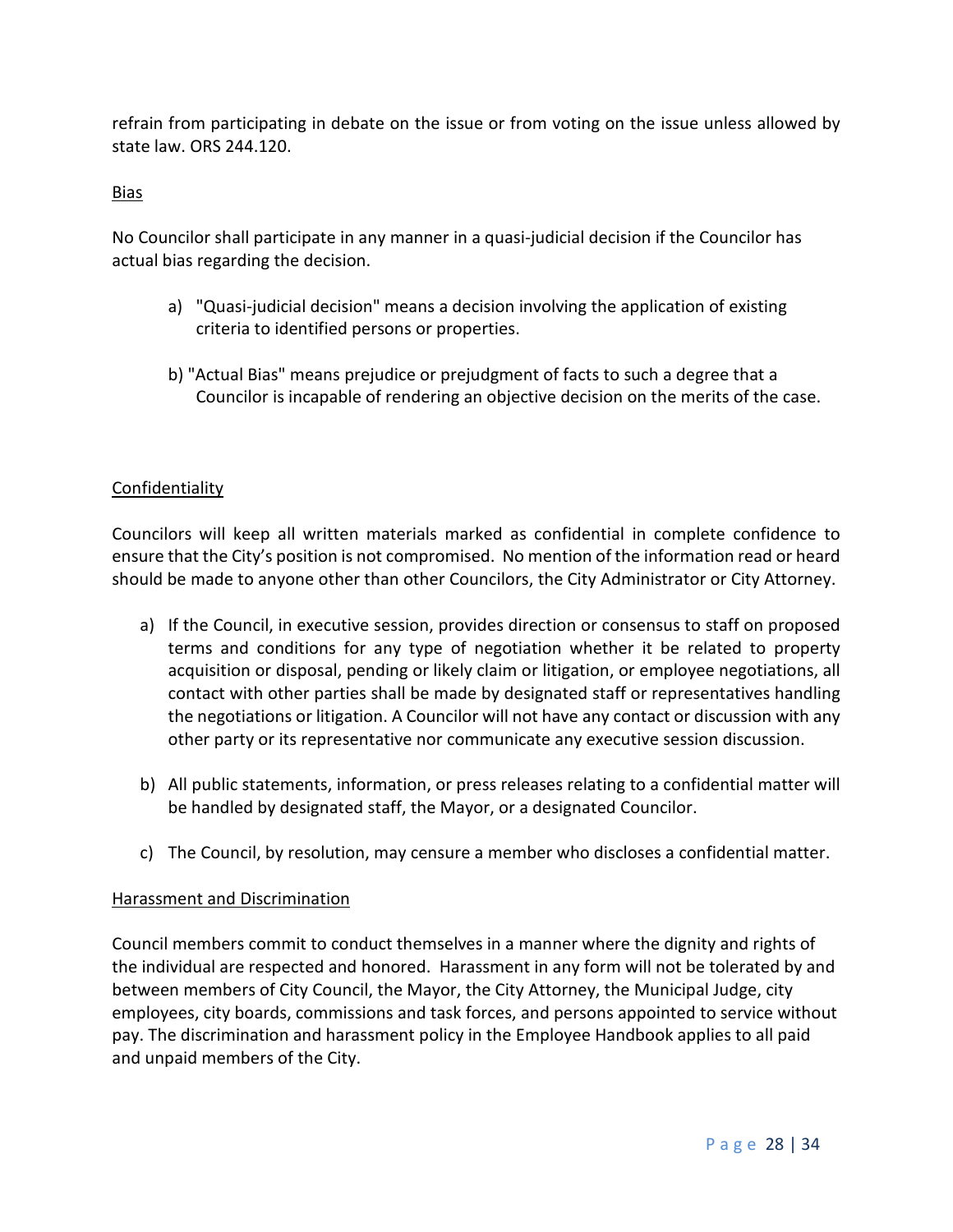# Oregon Government Ethics Commission Requirements and Reporting

- a) Members of the City Council must review and observe the requirements of the State Ethics Law (ORS 244.010 to ORS 244.390) dealing with use of public office for private financial gain.
- b) Members of the City council must give public notice of any conflict of interest or potential conflict of interest and the notice will be reported in the meeting minutes. In addition to matters of financial interest, members will maintain the highest standards of ethical conduct and assure fair and equitable treatment of all persons, claims and transactions coming before the Council
- c) In accordance with state law, it is each member's responsibility to file all required statements of economic interest with the Oregon Government Ethics Commission. Councilors may be fined personally by the OGEC for failure or late submission of the SEI report.

# MEDIA & OUTSIDE COMMUNICATION

# Representing the City

If a member of the Council, to include the Mayor, appears as a representative of the City before another governmental agency, the media or an organization to give a statement on an issue, the member of Council may only state the official position of the City, as approved by a majority of the Council.

# Personal Opinions

If a member of Council, to include the Mayor, appears in the personal capacity before another governmental agency, the media or an organization to give a statement on an issue, the member of Council must state they are expressing their own opinion and not that of the City or of any other Councilor, unless they receive the express permission of that Councilor before giving their statement.

# SOCIAL MEDIA

Members of the Council are encouraged to exercise caution when commenting on municipal affairs on social media platforms. While using social media, members of Council are subject to applicable Oregon laws as they pertain to public meetings and public records retention schedules.

Under ORS 192.610 or as prescribed by law, a public meeting occurs when a quorum is required in order to make a decision or to deliberate toward a decision on a matter. Under Oregon law, certain telephone and electronic communications may be considered a public meeting. Certain uses of social media may constitute a public meeting, and accordingly, Councilors should use appropriate caution to avoid public meeting violations.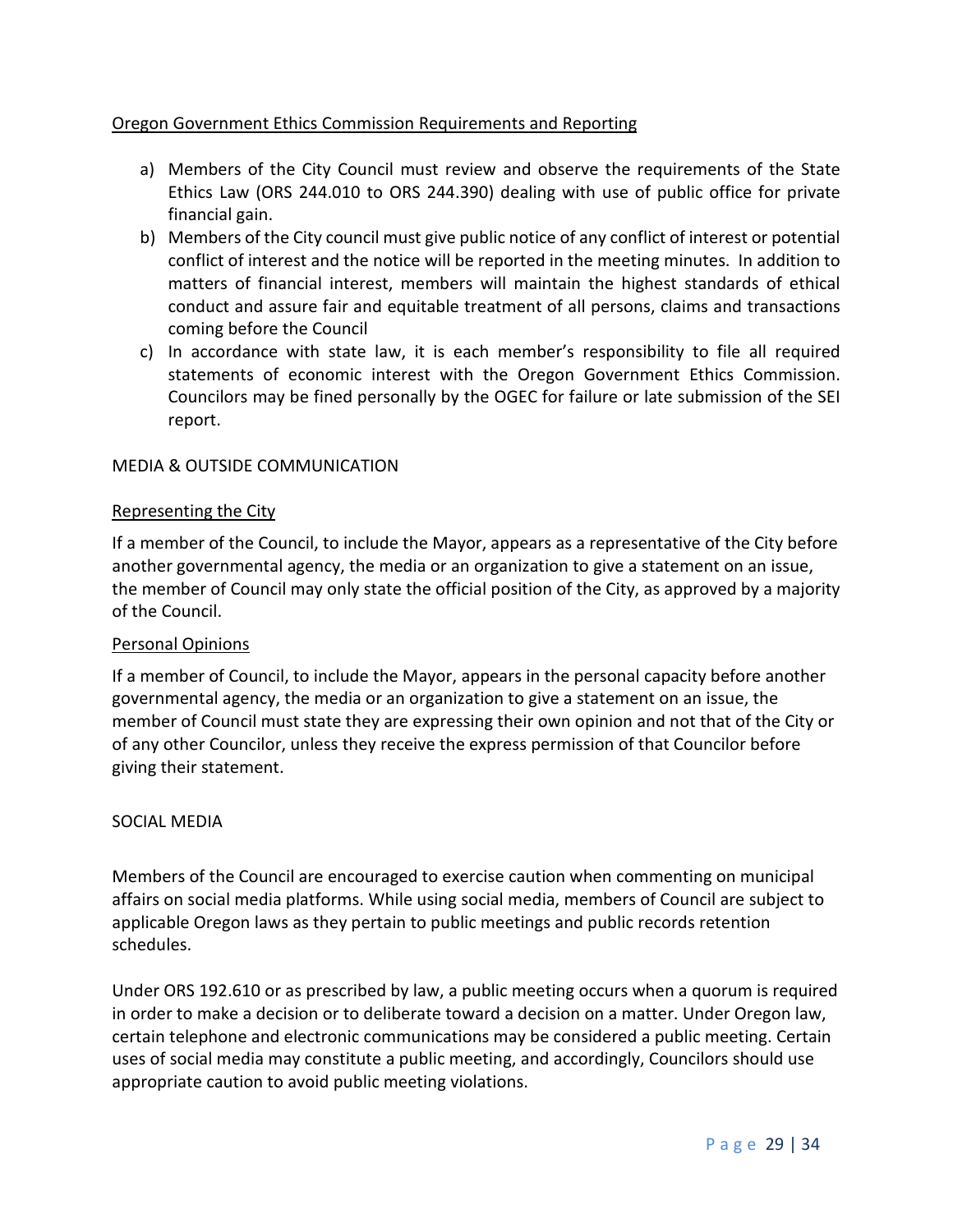As an elected official of the City of Halsey, any comment posted on City business may create a public record. A public record created through a member of Council's social media footprint must be retained by the elected official in accordance with any state laws and local retention schedules. Councilors should forward social media posts to the City Administrator or seek other assistance from the City for retention if the member of Council does not wish to be individually responsible for retaining the public record. This standard does not apply to personal comments or posts on personal social media platforms that do not include any commentary on City business.

The digital decorum of elected and appointed officials will be governed by the Council Rules. Consistent with these Rules, members of Council must conduct themselves so as to bring credit upon the City government.

City Council members will refrain from posting comments that:

- 1. Express a Council or Committee position prior to a Council or Committee determination of a position or on a matter that would otherwise require Council or Committee authorization prior to the conveyance of a position; or
- 2. Express an opinion in a manner contrary to Statements to the Media and Outside Communication.

# Use of City of Halsey Social Media Sites

- a) Elected officials shall not use official City social media sites for campaigning purposes.
- b) Elected officials shall not post comments or links to any content that endorses or opposes political candidates including themselves or ballot propositions, including links to an elected official's campaign site.
- c) Elected officials should not use social media as a mechanism for conducting official City business other than to informally communicate with the public.
- d) Elected officials should reveal that they are elected officials for the City if/when making a post and be honest, straightforward and respectful.
- e) Elected officials should be sure that efforts to be honest don't result in sharing nonpublic information related to other Councilors, City employees, personnel data, medical information, claims or lawsuits, or other nonpublic or confidential information.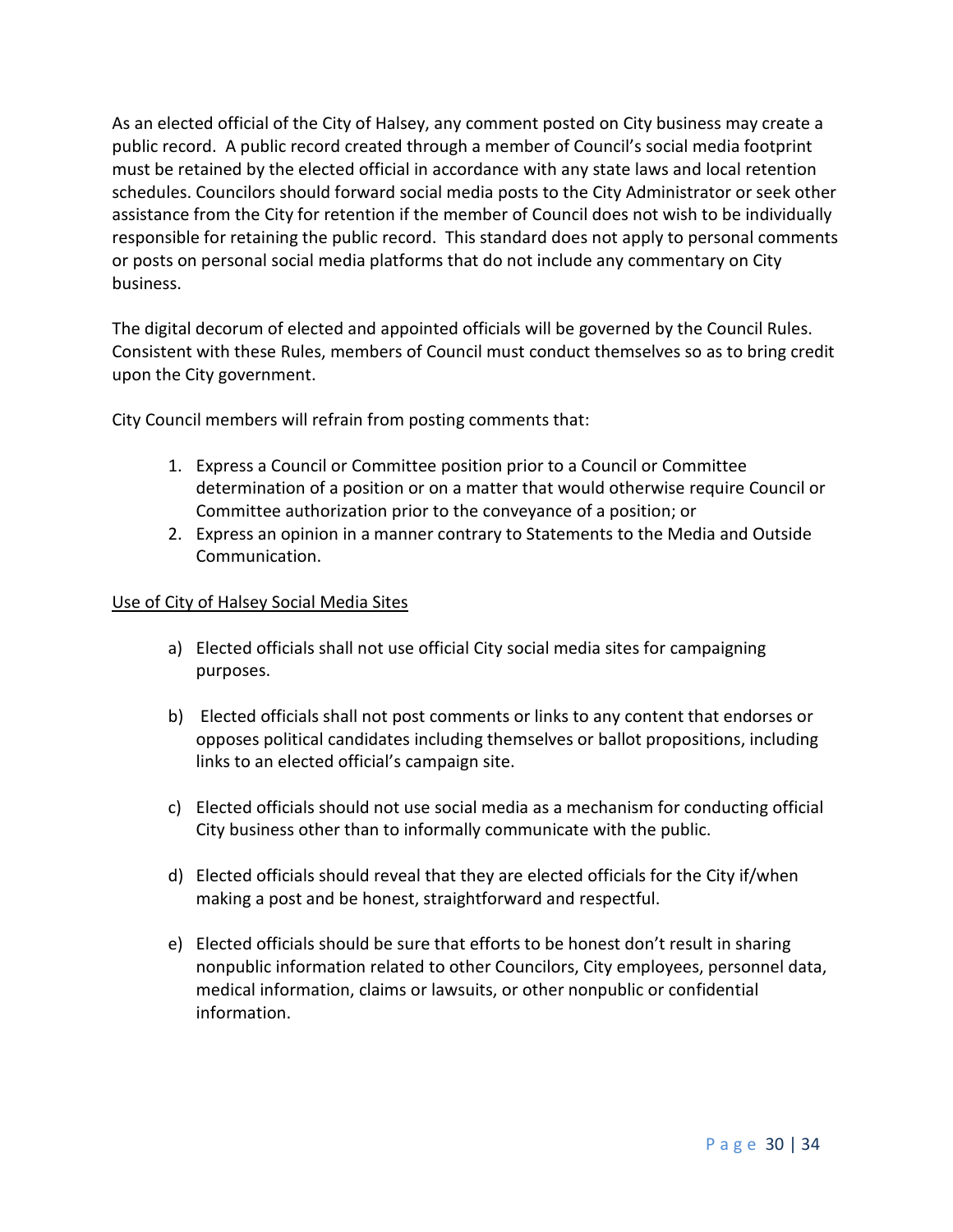# **Chapter 10 – Interactions with Staff & City Attorney**

Mayor and Councilors shall respect the separation between policy making and administration by:

- a) Attempting to work together with the staff as a team in a spirit of mutual confidence and support.
- b) At all times respecting the administrative functions of the City Administrator and various department heads, and refraining from actions that would undermine the administrative authority of the City Administrator or department heads.
- c) Limiting inquiries and requests for information from staff or department heads to those questions that may be answered readily or with only the most minimal of research.
- d) Questions of a more complex nature shall be addressed to the City Administrator. Such questions should, whenever possible, be put in writing.
- e) Council members will not direct staff to take any action or initiate any project or study without the approval of a majority of the Council. This does not preclude a Councilor from gathering information or sharing ideas or suggestions with the City Administrator about possible upcoming projects.
- f) Respecting roles and responsibilities of staff when and if expressing criticism in a public meeting or through public electronic mail messages.
- g) Council members should never express concerns about the performance of a City employee in public, to a citizen, or to the employee directly. Comments about staff performance should only be made to the City Administrator through private correspondence or conversation.

# Legal Advice

A Councilor should make requests of the City Attorney through the Mayor or City Administrator. Issues related to the performance of the City Administrator may be requested by the Mayor on behalf of the Council. Before requesting research or other action by the City Attorney, the Council is encouraged to consult with the City Administrator to ascertain whether the request or action can be accomplished more cost-effectively by alternate means or has already been researched.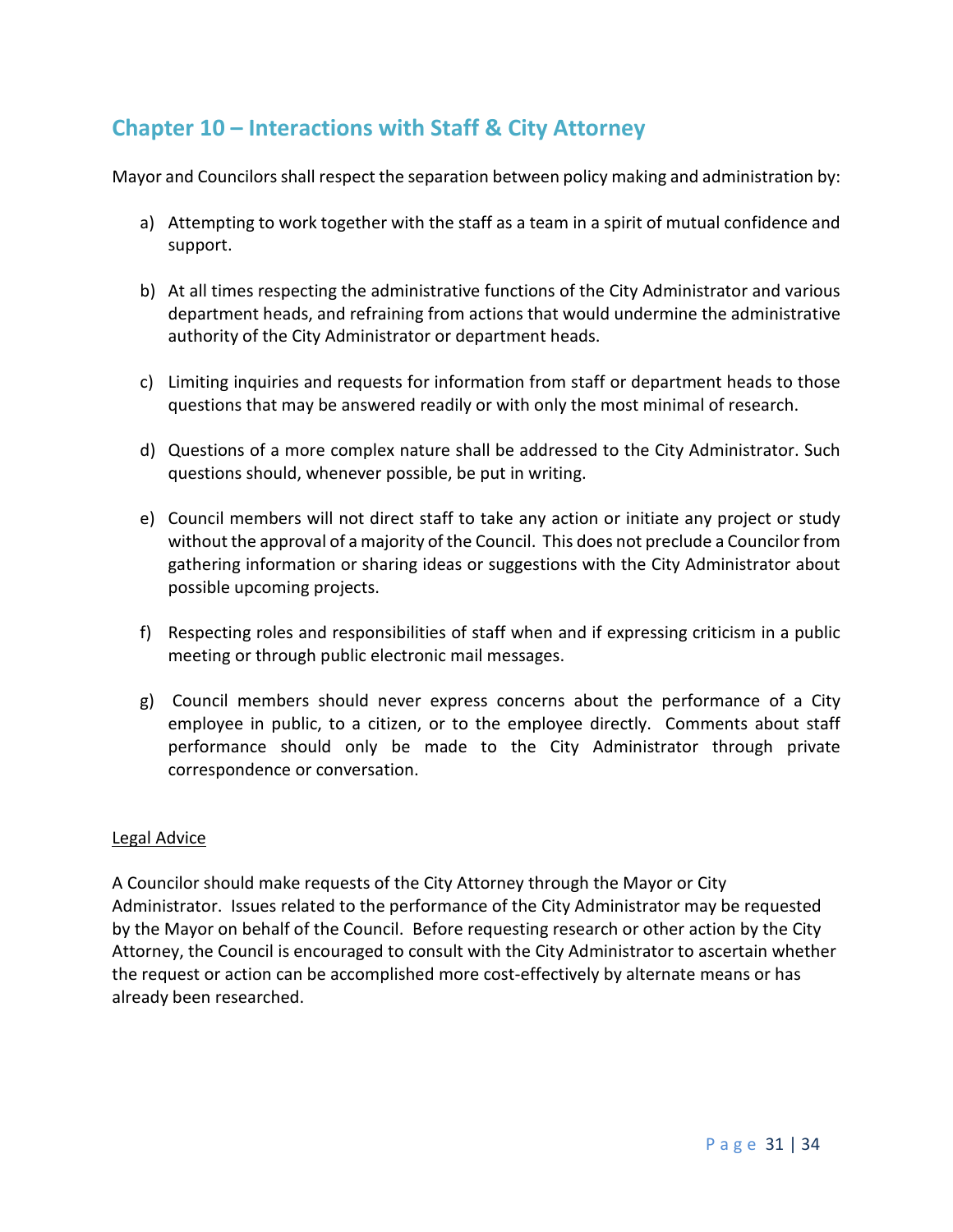### TRAINING OPPORTUNITIES

Members of the Council are urged to educate themselves about local government. To that end, as funding allows, Councilors are encouraged to take advantage of training opportunities. Webinar trainings on specific topics of interest are available for free through the CIS website. The League of Oregon Cities offers trainings and workshops for Councilors throughout the year. If a topic is important for the whole Council, an onsite training may be organized for a Council work session. Requests to attend other government related conferences, training seminars and meetings will be presented to the City Administrator for approval. Councilors may be requested to apply for a scholarship if one is available. Councilors shall report on information received from their trainings and conferences at the next available Council meeting upon return.

#### Expenses and Reimbursement

Councilors will follow the same rules and procedures for reimbursement as those which apply to City employees, set forth in the Employee Handbook. Councilor expenditures will require advance City Administrator approval.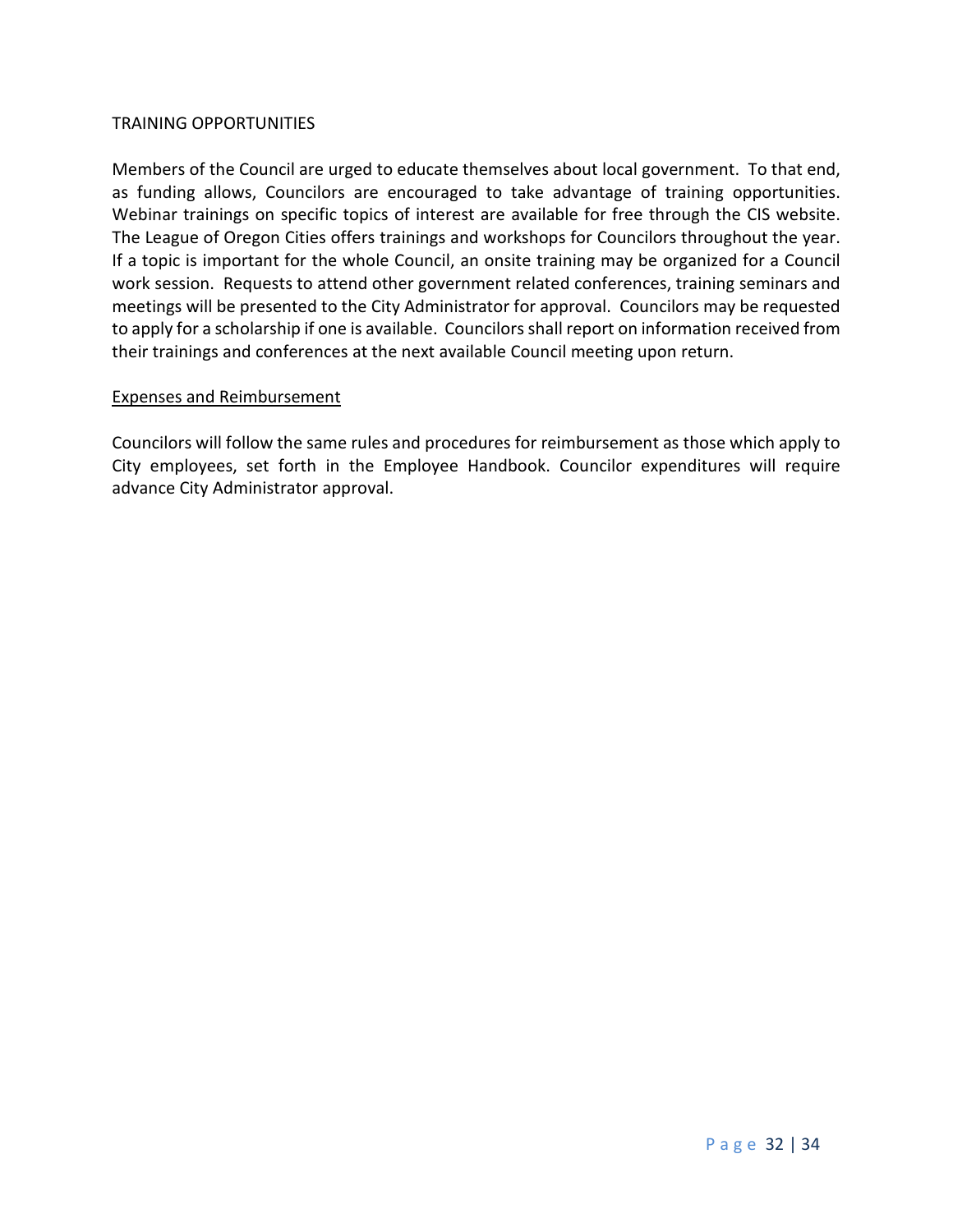# **Chapter 11 – Censure**

# Ethics or Professional Conduct Violations

- a) The Council has the right to make and enforce its own rules and to ensure compliance with City and state laws applicable to governing bodies. If a member of the City Council substantially violates these rules or state law, the City Council may take action to protect Council integrity and discipline the member with a public reprimand.
- b) Before taking any action to publicly reprimand or censure a member of the City Council, the Council must plainly state its concerns in writing or in an open public meeting, and the Council member must have a reasonable opportunity to respond.
- c) The Council may thereafter investigate the actions of the member and meet in executive session to discuss any finding that reasonable grounds exist that a substantial violation has occurred. Under ORS 192.660(2)(b) the member under investigation may request an open hearing.